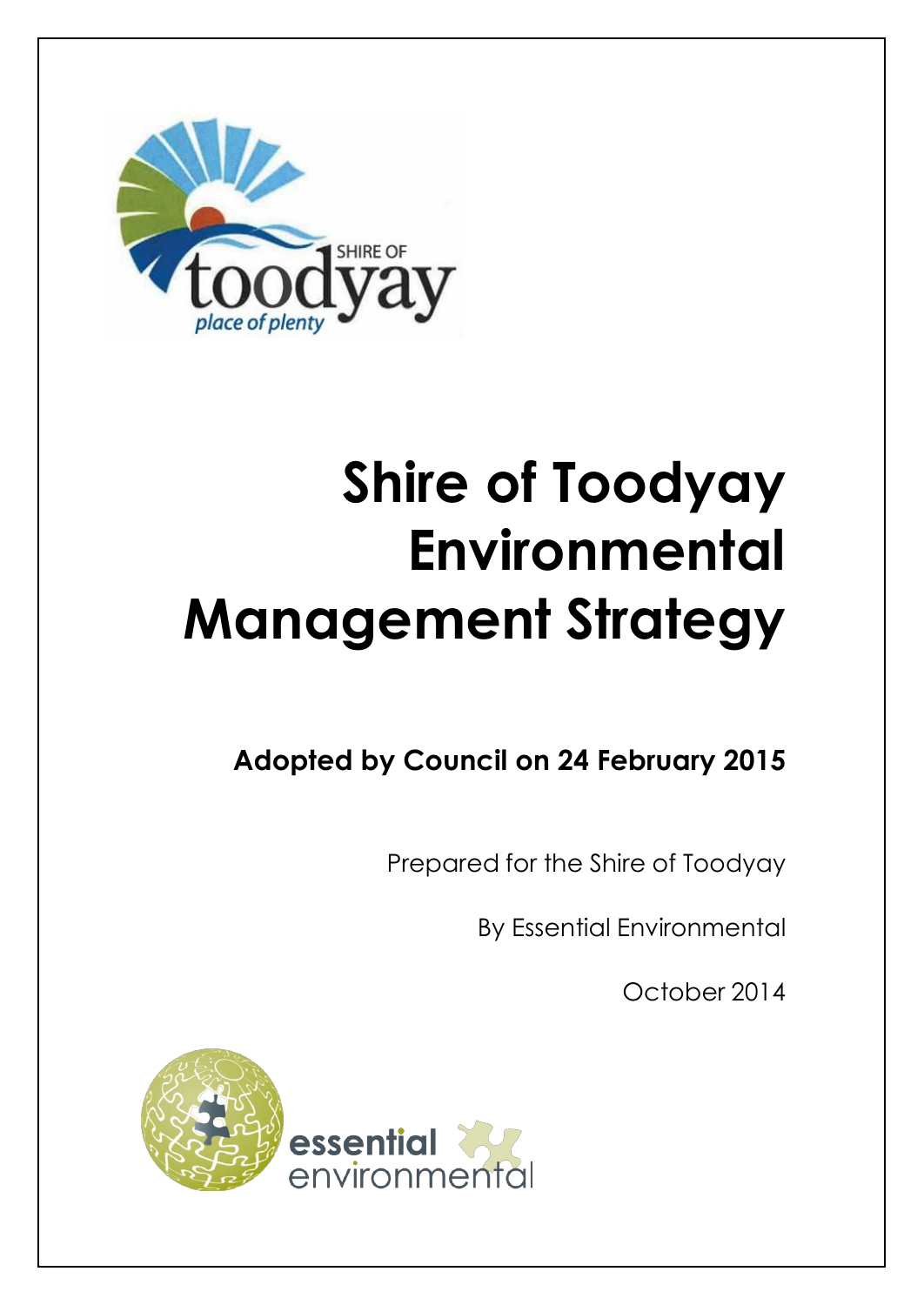#### *Disclaimer and Limitation*

This document is published in accordance with and subject to an agreement between Essential Environmental and the Client, Shire of Toodyay, for who it has been prepared for their exclusive use. It has been prepared using the standard of skill and care ordinarily exercised by environmental scientists in the preparation of such Documents.

This report is a qualitative assessment only, based on the scope of services defined by the Client, budgetary and time constraints imposed by the Client, the information supplied by the Client (and its agents), and the method consistent with the preceding. Essential Environmental has not attempted to verify the accuracy or completeness of the information supplied.

Any person or organisation that relies upon or uses the document for purposes or reasons other than those agreed by Essential Environmental and the Client without first obtaining the prior written consent of Essential Environmental, does so entirely at their own risk and Essential Environmental, denies all liability in tort, contract or otherwise for any loss, damage or injury of any kind whatsoever (whether in negligence or otherwise) that may be suffered as a consequence of relying on this Document for any purpose other than that agreed with the Client.

Copying of this report or parts of this report is not permitted without the authorisation of the Client or Essential Environmental.

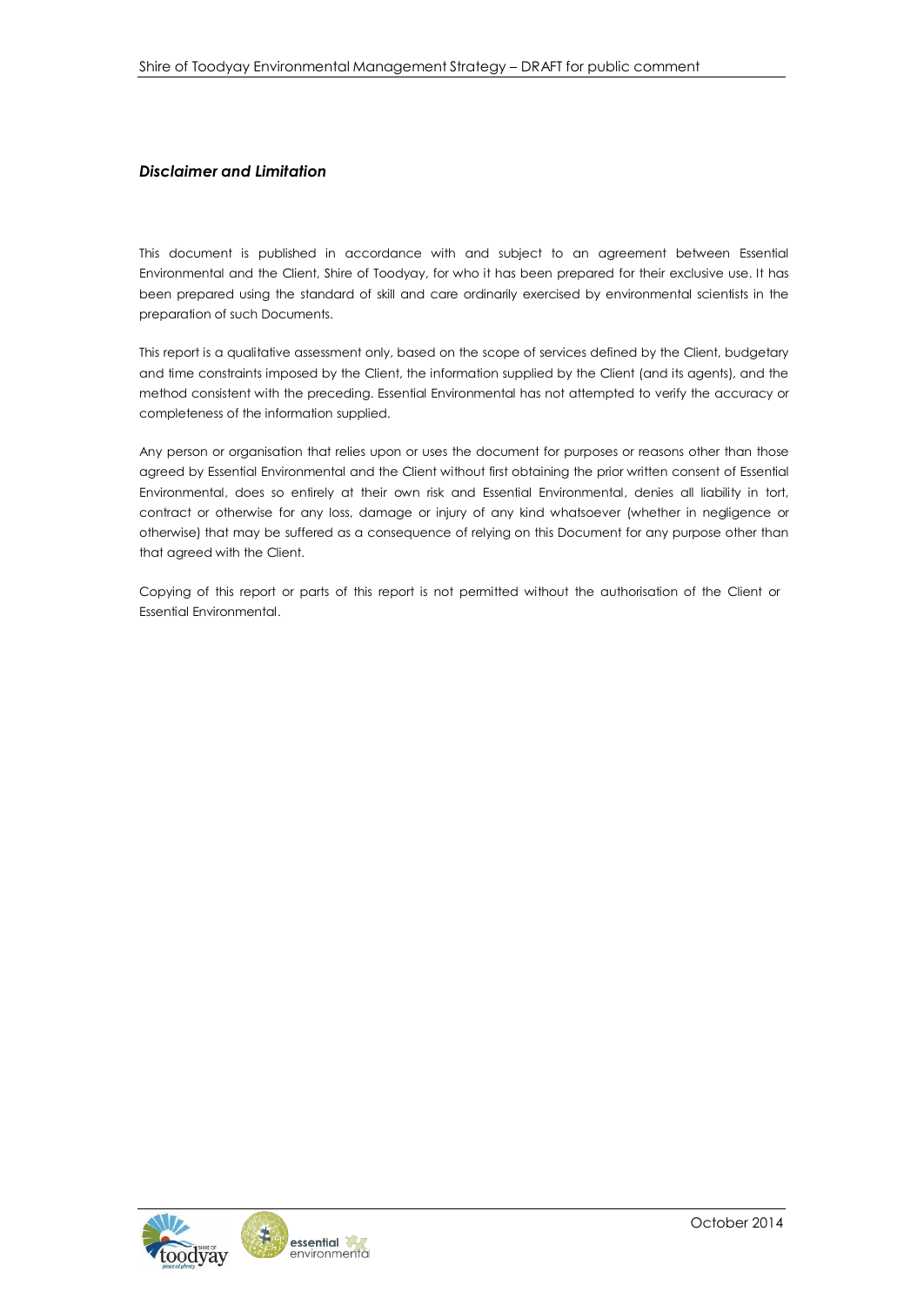# **CONTENTS**

| $\mathbf{1}$ |     |       |  |  |  |  |  |
|--------------|-----|-------|--|--|--|--|--|
|              | 1.1 |       |  |  |  |  |  |
|              | 1.2 |       |  |  |  |  |  |
|              | 1.3 |       |  |  |  |  |  |
|              | 1.4 |       |  |  |  |  |  |
|              | 1.5 |       |  |  |  |  |  |
|              |     |       |  |  |  |  |  |
|              |     |       |  |  |  |  |  |
| $\mathbf{2}$ |     |       |  |  |  |  |  |
|              | 2.1 |       |  |  |  |  |  |
|              |     | 2.1.1 |  |  |  |  |  |
|              |     | 2.1.2 |  |  |  |  |  |
|              |     | 2.1.3 |  |  |  |  |  |
|              | 2.2 |       |  |  |  |  |  |
|              | 2.3 |       |  |  |  |  |  |
|              |     | 2.3.1 |  |  |  |  |  |
|              |     |       |  |  |  |  |  |
|              |     | 2.3.3 |  |  |  |  |  |
|              |     | 2.3.4 |  |  |  |  |  |
|              |     | 2.3.5 |  |  |  |  |  |
| 3            |     |       |  |  |  |  |  |
|              | 3.1 |       |  |  |  |  |  |
|              |     | 3.1.1 |  |  |  |  |  |
|              |     | 3.1.2 |  |  |  |  |  |
|              |     |       |  |  |  |  |  |
|              | 3.2 |       |  |  |  |  |  |
|              |     | 3.2.1 |  |  |  |  |  |
|              |     | 3.2.2 |  |  |  |  |  |
|              |     | 3.2.3 |  |  |  |  |  |
|              | 3.3 |       |  |  |  |  |  |
|              |     | 3.3.1 |  |  |  |  |  |
|              |     | 3.3.2 |  |  |  |  |  |
|              |     | 3.3.3 |  |  |  |  |  |
|              | 3.4 |       |  |  |  |  |  |
|              |     |       |  |  |  |  |  |
|              |     |       |  |  |  |  |  |
|              |     | 3.4.3 |  |  |  |  |  |
|              | 3.5 |       |  |  |  |  |  |
|              |     | 3.5.1 |  |  |  |  |  |
|              |     | 3.5.2 |  |  |  |  |  |
|              |     |       |  |  |  |  |  |
|              |     |       |  |  |  |  |  |
| 4            |     |       |  |  |  |  |  |
| 5            |     |       |  |  |  |  |  |
|              |     |       |  |  |  |  |  |
|              |     |       |  |  |  |  |  |
|              |     |       |  |  |  |  |  |

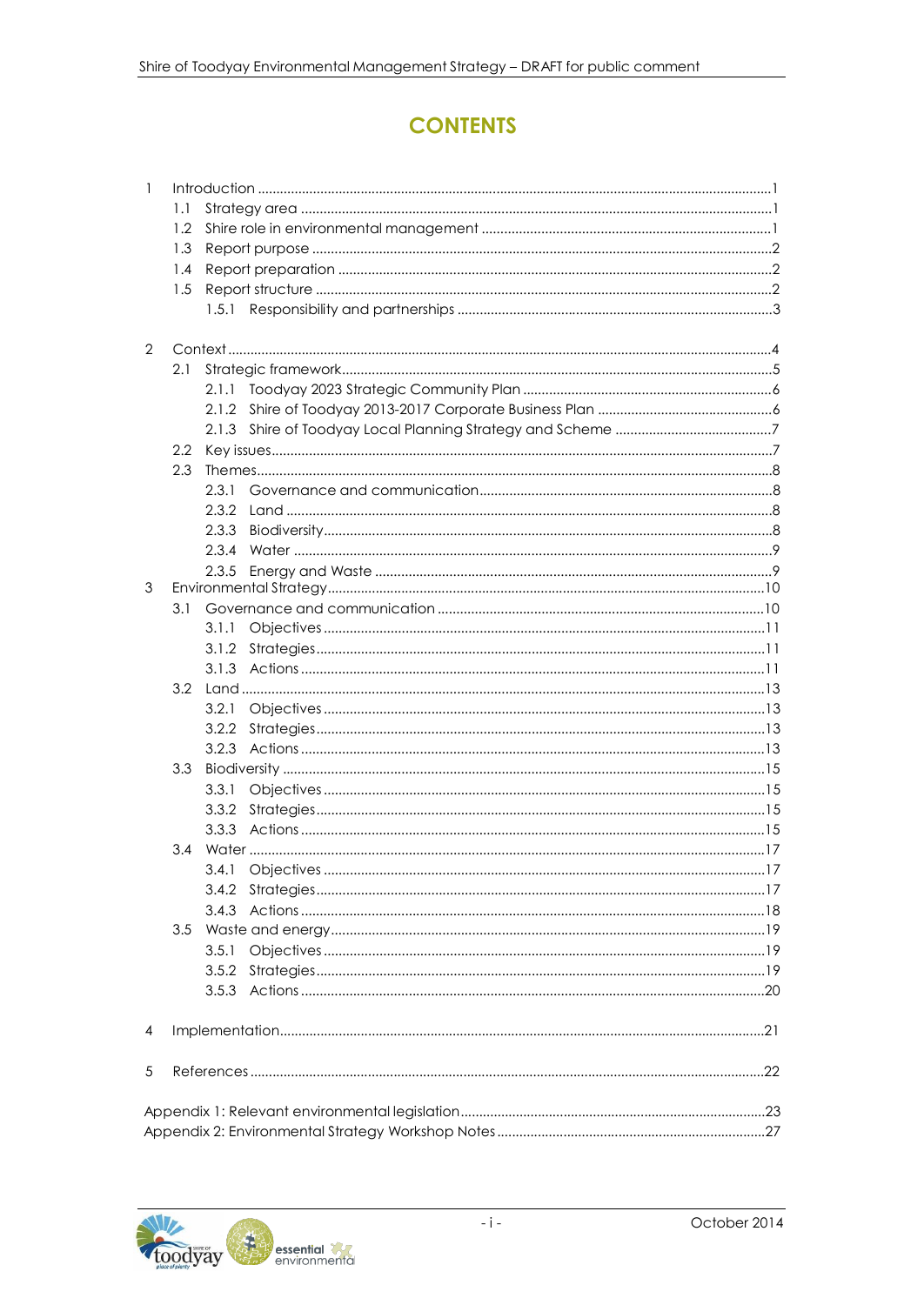# **Figures**

| Figure 1: Shire of Toodyay organisational structure (Shire of Toodyay, 2013) 3  |  |
|---------------------------------------------------------------------------------|--|
| Figure 1: Integrated Planning Framework (Department of Local Government) 5      |  |
| Figure 2: Community outcomes identified in the Toodyay Strategic Community Plan |  |

#### **Tables**

| Table 2: Shire of Toodyay actions to achieve the land management objectives14 |  |
|-------------------------------------------------------------------------------|--|
|                                                                               |  |
|                                                                               |  |
|                                                                               |  |

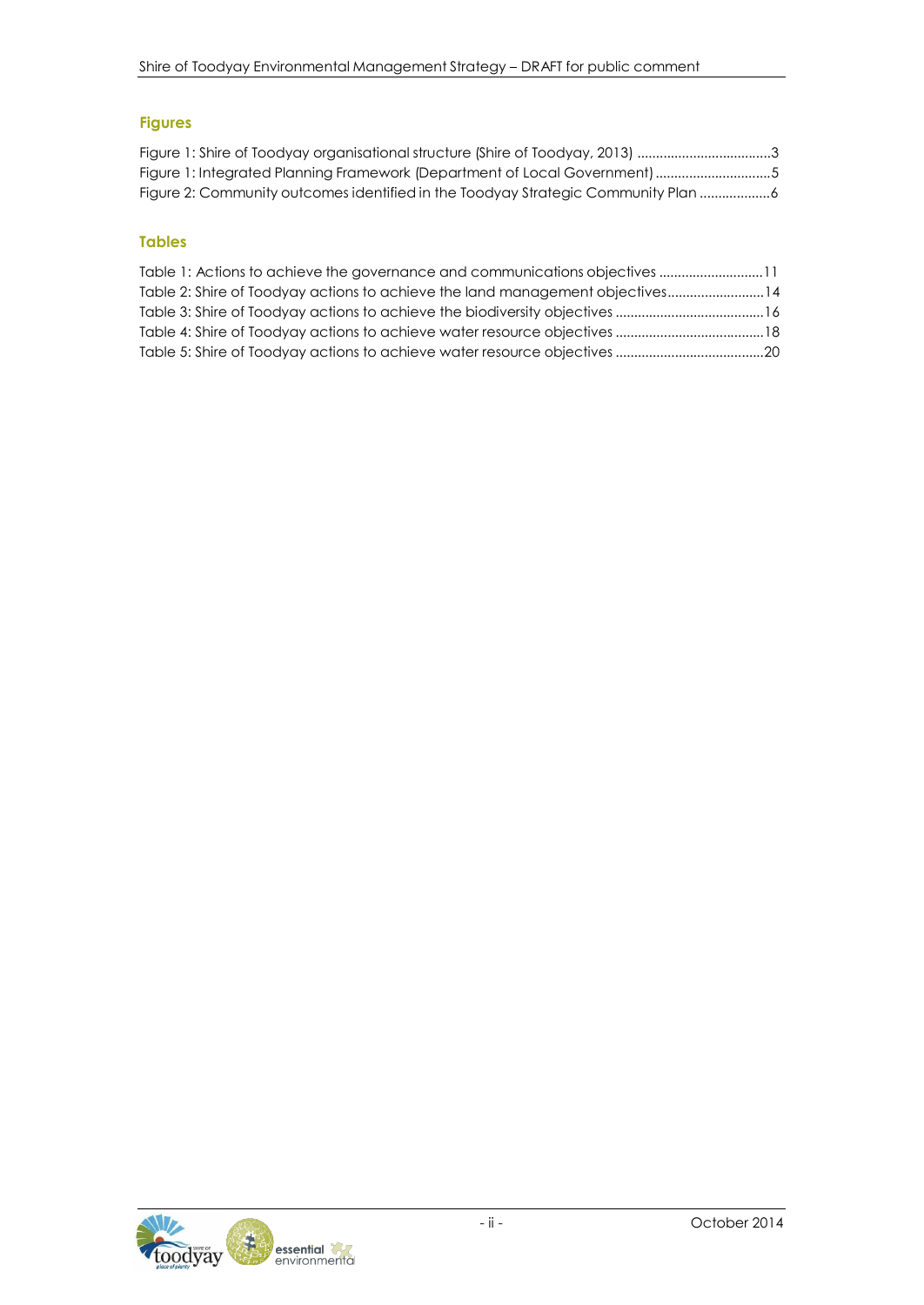# **1 INTRODUCTION**

The Shire of Toodyay Environmental Management Strategy provides a framework for the achievement of better environmental management outcomes, consistent with the overall vision and mission of the Shire. This Strategy provides direction for continuous improvement of environmental compliance and will assist in the integration of environmental management into the Shire's strategic and business planning cycle, proving direction to complimentary plans, policies and management systems once adopted.

This strategy reflects the Shire's commitment to improving environmental performance and leading by example. It applies predominantly to Shire managed assets and land and Shire activities including decision-making. It is hoped that it will also assist the community in guiding complementary activities to achieve shared outcomes to protect and enhance Toodyay's valued natural environments.

# **1.1 Strategy area**

The Shire of Toodyay borders the north-eastern edge of the Perth Metropolitan Region, located within the Avon sub region of the Wheatbelt. It covers an area of 1,683 square kilometres and represents the localities of Bejoording, Bindoon Training Area, Condle, Culham, Dewars Pool, Dumbarton, Hoddy's Well, Julimar, Moondyne, Morangup, Nunile, Toodyay, Wattening and West Toodyay (Shire of Toodyay, 2013).

The resident population of Toodyay was 4,387 people in 2011. This is a population growth of 6.7% since 2006 or an average per annum growth of 1.3% (Census 2011, as stated in Shire of Toodyay, 2013).

# **1.2 Shire role in environmental management**

The *Local Government Act 1995* provides a simple definition of the overarching outcomes of Local government as follows:

"In carrying out its functions, a local government is to use its best endeavours to meet the needs of current and future generations through integration of environmental protection, social advancement and economic prosperity".

The Shire's primary role in regard of the protection, rehabilitation and enhancement of the natural environment and the sustainable use of resources is with land or activities directly under its control. This includes both operational activities and management responsibilities. The Shire must meet all necessary environmental compliance and statutory requirements placed upon it. The key Acts that the Shire needs to comply with, in relation to environmental management and protection, are summarised in Appendix 1.

The Shire also recognises its role in influencing and providing civic leadership. The Shire notes the role of other agencies in environmental regulation and management and so will advocate to these agencies for recognition, funding, favourable policies or other forms of support that lead to improved environmental outcomes. The Shire will aim to provide strong leadership and form community partnerships so that actions and outcomes can extend beyond the defined roles of the Shire to embrace a more sustainable future and achieve the best possible environmental outcomes for Toodyay.

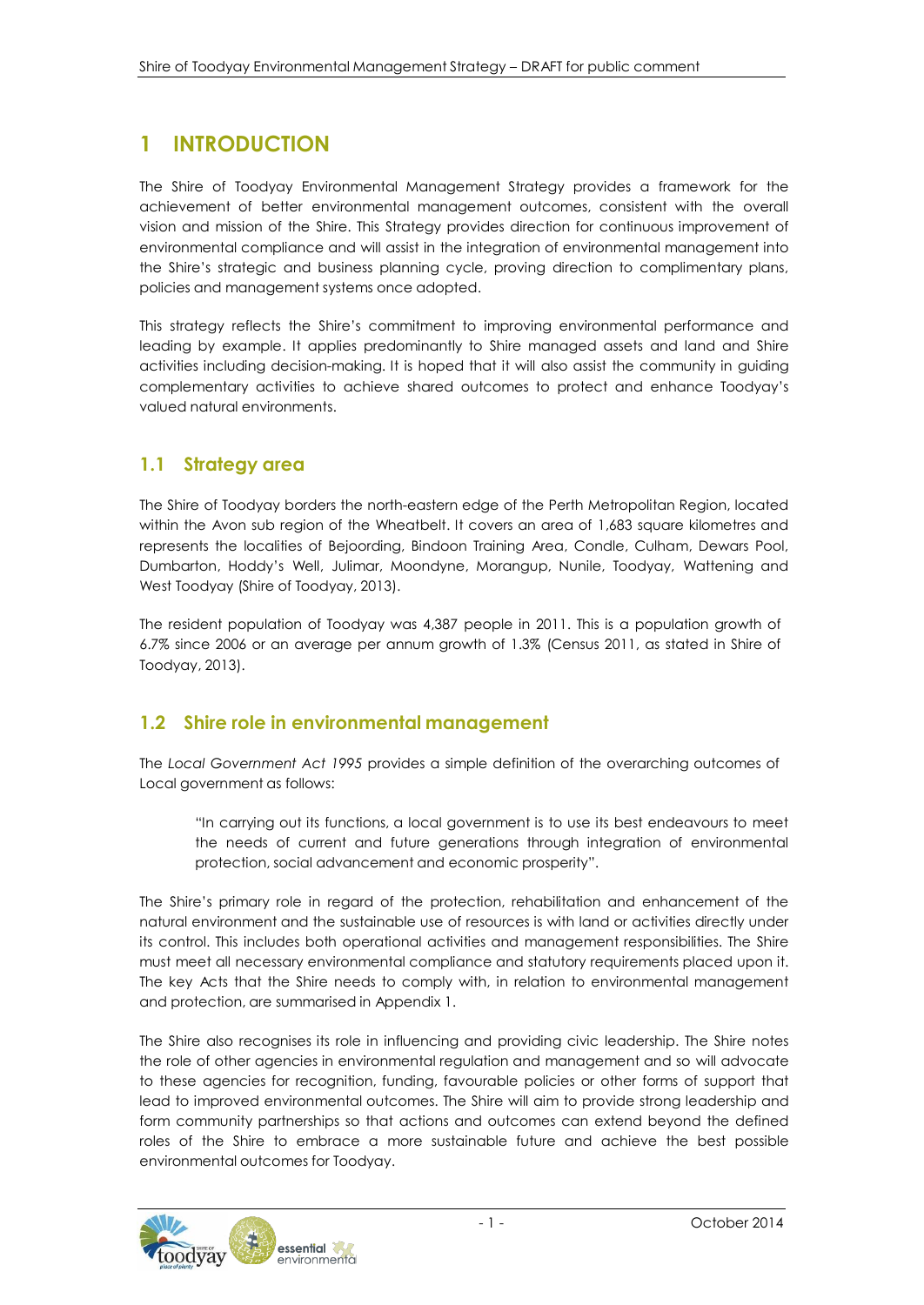# **1.3 Report purpose**

The Shire of Toodyay environmental management strategy aims to provide a framework for the achievement of environmental outcomes as part of shire operations, activities and decisionmaking. This document is a draft and has been prepared to enable input on its recommendations by the community during a period of public comment.

Subsequent to the close of the public comment period, all comments received will be reviewed and a response to submissions will be prepared. Changes to the environmental management strategy will be made as appropriate and the Strategy submitted to council for final endorsement and implementation.

## **1.4 Report preparation**

This report has been prepared for the Shire of Toodyay on the basis of significant input from the Toodyay Council and community. It has also incorporated the substantial amount of work already undertaken by the Shire which was presented in the Draft Toodyay Environmental Strategy (2014).

The Shire of Toodyay hosted an Environmental Strategy Workshop on 1 st July 2014, at the CWA Hall in Toodyay. The workshop was attended by over thirty members of the community including a number of Councillors and facilitated by Shelley Shepherd of Essential Environmental. The workshop aimed to obtain input on the elements that Council and the community felt were important for the Environmental Strategy through a consultative process that focussed on individual and group input. The process included an outline of the existing strategic guidance and then sought input on the key environmental issues, objectives, and strategies that were felt to be priorities of the community. Additional information on the workshop outcomes is provided in Appendix 2.

The outcomes of the workshop were further considered by Council on 12 August and their feedback used as the basis for the revision of the Environmental Management Strategy which is presented here.

# **1.5 Report structure**

This environmental management strategy contains background information in the form of relevant strategic guidance and key issues. The key issues were identified as part of the community consultation and have been used to formulate the key themes, which form the basis of the framework for this environmental management strategy.

Five themes have been identified to target particular areas of environmental management that require action. They are:

- 1. Governance and communication
- 2. Land
- 3. Biodiversity
- 4. Water
- 5. Energy and waste

Each theme follows the same format:

*Background* – provides a brief discussion of the issues and pressures specific to that theme.

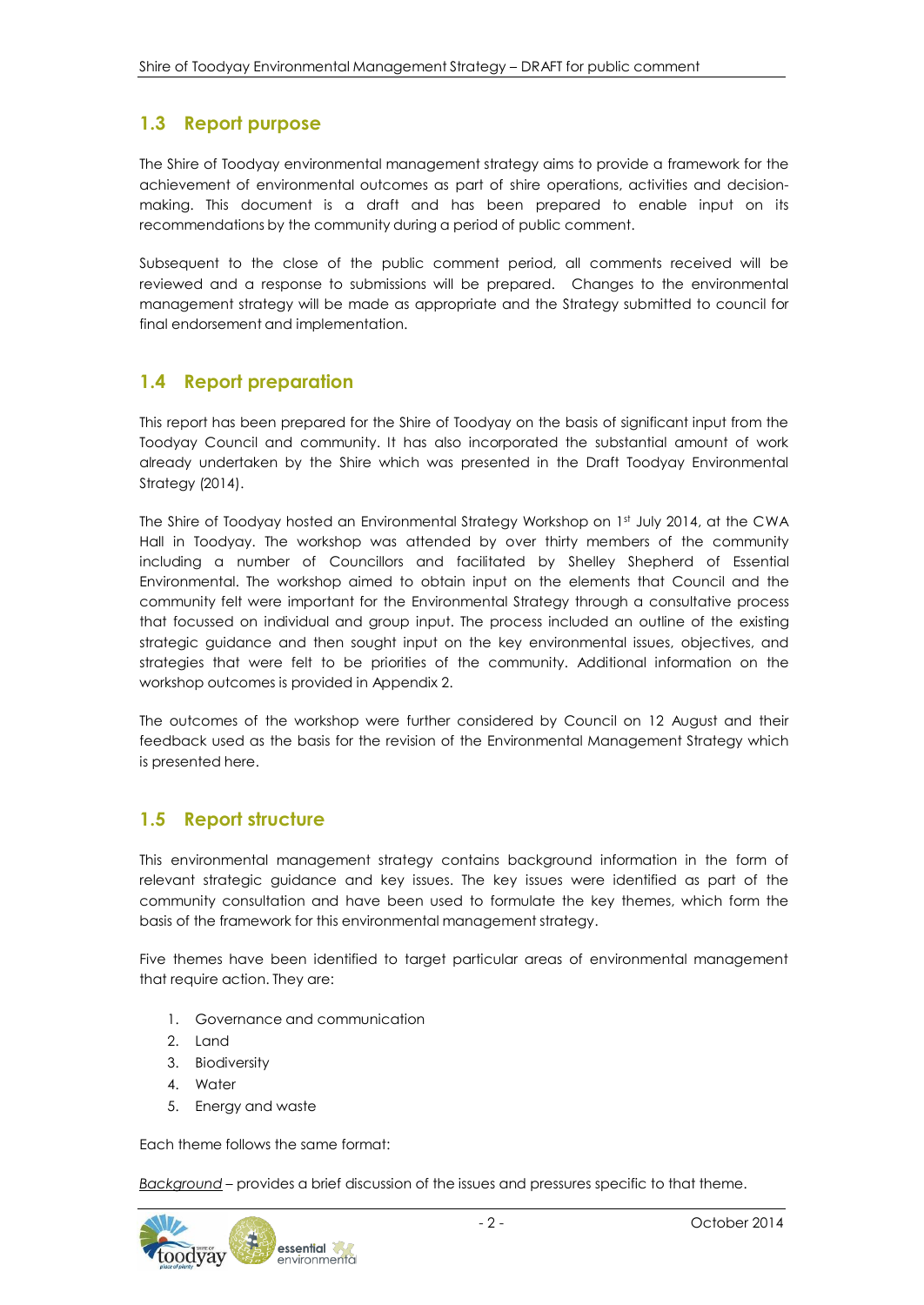*Objectives* – are specific statements identifying what the Shire aims to achieve when addressing this theme.

*Strategies* – are broad statements of intent that should be delivered in order to achieve the identified objectives.

*Actions* – are specific steps the Shire can take to implement the strategies and achieve the objectives. Note that only actions within the Shire's role and capacity to implement are identified. A timeframe and level of priority is proposed for each action. Responsibility for implementation of each action is allocated to a specific business unit within the Shire.

The timeframe reflects the ease in which the action can be implemented while the priority reflects the importance of the action in contributing to the overall aim of the Strategy. The priority and timeframe should be considered together; actions which are of low priority but have a short timeframe may represent some early achievements in the Strategy's implementation. Actions that are of high priority may require a long timeframe due to the complexity of the action. These identified timeframes and priority levels should be considered indicative only and should not hinder an action of low priority or long-term timeframe being undertaken if an opportunity should arise.

| <b>Timeframe</b> | <b>Actions to be</b><br>completed                             | <b>Priority</b> | The approach actions require                                                               |  |
|------------------|---------------------------------------------------------------|-----------------|--------------------------------------------------------------------------------------------|--|
| Short term       | $2014 - 2015$                                                 | Low             | Of low importance, opportunities should be<br>undertaken as they arise.                    |  |
| Medium term      | $2016 - 2019$                                                 | Medium          | Of medium importance, opportunities should be                                              |  |
| Long term        | $2019 - 2023$                                                 |                 | sought out.                                                                                |  |
| Ongoing          | To occur throughout<br>the implementation of<br>the Strategy. | High            | Of high importance, needs a strong proactive<br>approach, opportunities should be created. |  |

#### *1.5.1 Responsibility and partnerships*

The lead responsibility for implementation of the identified action has been allocated consistent with the services that each directorate performs, as depicted in the organisational structure in the Corporate Business Plan (2013). It is noted; however, that many actions will require input from other areas of the agency as well as the support and engagement of other agencies outside the Shire.

| <b>CHIEF EXECUTIVE OFFICER</b>                                                                                                                                                                                                                                                                                                                                                          |                                                              |                                                                                                                                                                                                                                                                                                             |                                                                                                                                                                                                                                                              |                                      |                                                                                                                                                                                                                                                                                           |
|-----------------------------------------------------------------------------------------------------------------------------------------------------------------------------------------------------------------------------------------------------------------------------------------------------------------------------------------------------------------------------------------|--------------------------------------------------------------|-------------------------------------------------------------------------------------------------------------------------------------------------------------------------------------------------------------------------------------------------------------------------------------------------------------|--------------------------------------------------------------------------------------------------------------------------------------------------------------------------------------------------------------------------------------------------------------|--------------------------------------|-------------------------------------------------------------------------------------------------------------------------------------------------------------------------------------------------------------------------------------------------------------------------------------------|
| <b>Services</b><br>\$26 Governance, Advocacy and Collaboration<br><b>S20 Economic Development</b>                                                                                                                                                                                                                                                                                       | <b>S30 Asset Management</b><br><b>S14 Fire and Emergency</b> |                                                                                                                                                                                                                                                                                                             |                                                                                                                                                                                                                                                              |                                      |                                                                                                                                                                                                                                                                                           |
| <b>COMMUNITY DEVELOPMENT</b>                                                                                                                                                                                                                                                                                                                                                            |                                                              | <b>PLANNING &amp; DEVELOPMENT</b>                                                                                                                                                                                                                                                                           | <b>WORKS &amp; SERVICES</b>                                                                                                                                                                                                                                  |                                      | <b>CORPORATE SERVICES</b>                                                                                                                                                                                                                                                                 |
| <b>Services</b><br>S1 Library<br>S3 Museums<br><b>S21 Visitors Centres</b><br><b>S28 Consultation and Engagement</b><br><b>S38 Communication and Marketing</b><br><b>S6 Children and Youth</b><br><b>S7 Seniors</b><br>S8 Community Development and<br>Grants<br><b>S5 Sport and Recreation Program</b><br>S9 Heritage, Culture and Public Art<br>S <sub>22</sub> Tourism<br>S10 Events | <b>Services</b>                                              | <b>S2 Halls and Community Facilities</b><br><b>S35 Shire land and Property</b><br><b>S12 Disability and Access Planning</b><br><b>S16 Land Use Planning</b><br><b>S17 Building and Regulatory Services</b><br><b>S23 Environmental Management</b><br><b>S24 Environmental Health</b><br>S25Waste Management | <b>Services</b><br><b>S4 Sport and Recreation Facilities</b><br>S13 Parks, Playgrounds, Verges,<br><b>Public Space</b><br><b>S18 Roads and Drainage</b><br><b>S19 Footpaths and Cycleways</b><br><b>S15 Cemeteries</b><br><b>Works</b><br><b>S11 Rangers</b> | S37 Plant, Equipment, Fleet, Private | <b>Services</b><br><b>S29 Customer Service</b><br><b>S27 Strategic and Corporate</b><br>Planning<br><b>S31 Financial Management</b><br>S32 Human Resource Management<br>S34 Records Management and IT<br>S <sub>36</sub> Licensing<br>S33 Major Projects, Contracts and<br><b>Tenders</b> |

**Figure 1: Shire of Toodyay organisational structure (Shire of Toodyay, 2013)**

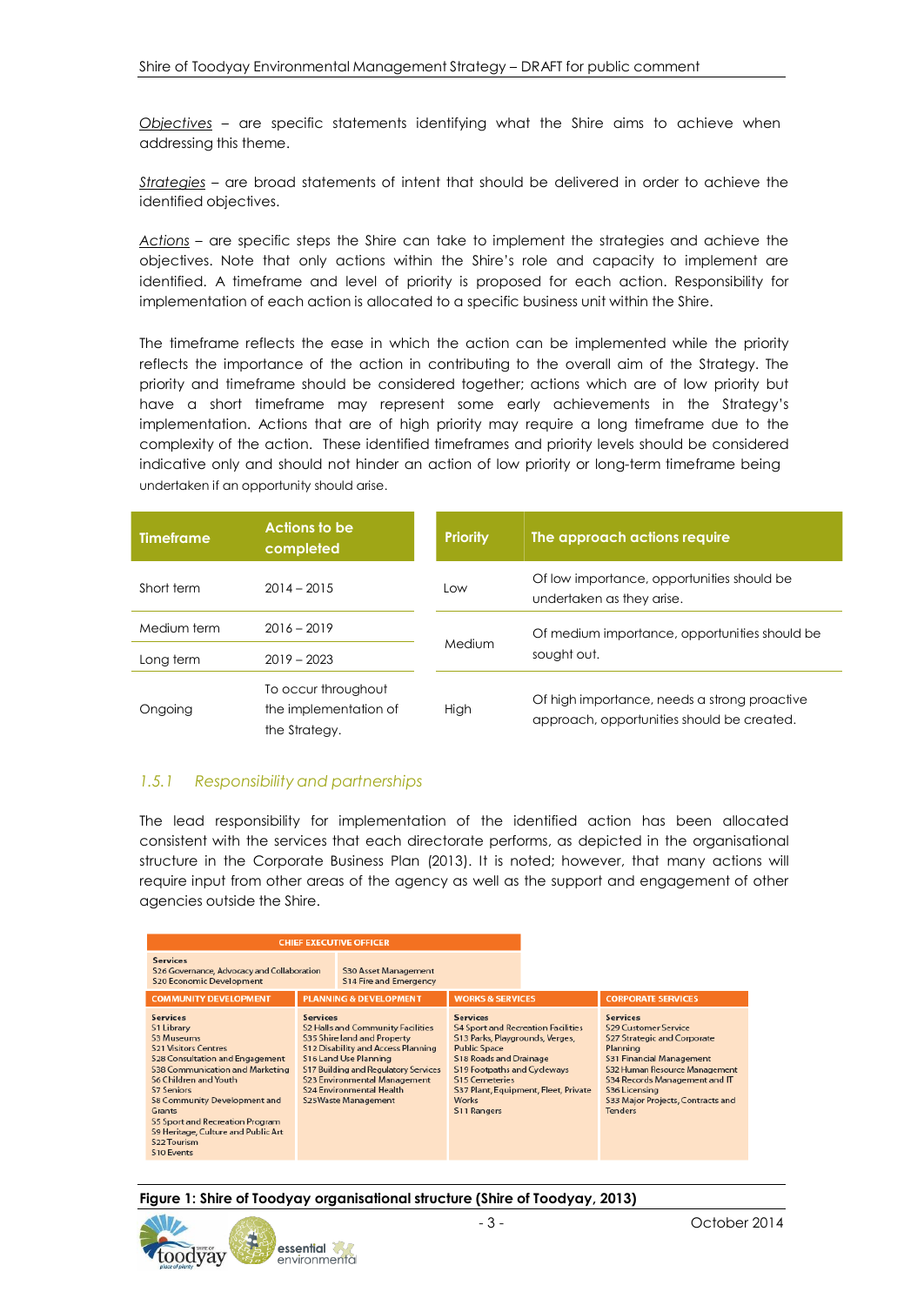#### *1.5.2 Abbreviations*

The following abbreviations are contained within the action tables in section 3.

| Ag WA             | Department of Agriculture and Food            |
|-------------------|-----------------------------------------------|
| <b>CEO</b>        | Chief Executive Officer, Shire of Toodyay     |
| <b>DER</b>        | Department of Environment Regulation          |
| <b>DoP</b>        | Department of Planning                        |
| DoT               | Department of Transport                       |
| <b>DoW</b>        | Department of Water                           |
| <b>DPaW</b>       | Department of Park and Wildlife               |
| <b>DFES</b>       | Department of Fire and Emergency Services     |
| <b>NHT</b>        | National Heritage Trust (WA)                  |
| <b>RCC</b>        | Roadside Conservation Committee               |
| <b>UDIA</b>       | Urban Development Institute of Australia (WA) |
| <b>Water Corp</b> | <b>Water Corporation</b>                      |

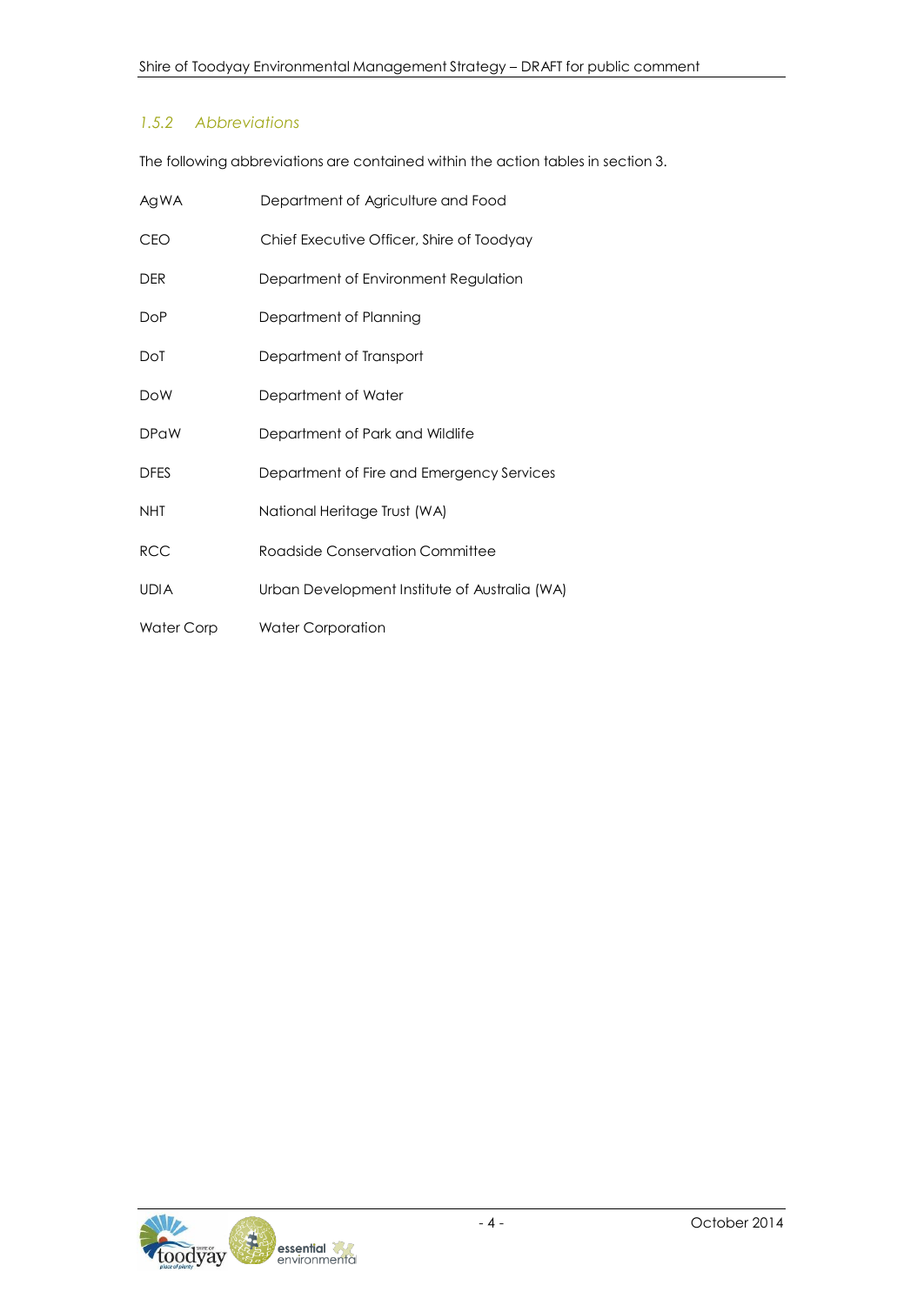# **2 CONTEXT**

# **2.1 Strategic framework**

The EMS is one of several key strategy documents that inform the Shire's Strategic Community Plan and the Corporate Business Plan that form part of the Integrated Planning Framework which outlines the Shire's Plan for the Future.

The integrated planning framework (Figure 2 and Figure 3) aims to establish local priorities and the ability to link this information to operational functions. The informing strategies enable the Shire to create action plans for specific issues where required. This EMS is an issue specific strategy and will provide an important input into the review of the Corporate Business Plan and Annual operating plan.



#### **Figure 2: Integrated Planning Framework (Department of Local Government)**

The Shire of Toodyay adopted the following plans as part of its Integrated Planning Process:

- *Strategic Community Plan*, adopted by Council on 21 May 2013; and
- *Shire of Toodyay Corporate Business Plan*, adopted by Council on 17 September 2013.

Both plans incorporate environmental objectives that the Shire is endeavouring to put into practice through the development of this Environmental Strategy. Those environmental objectives are detailed below:

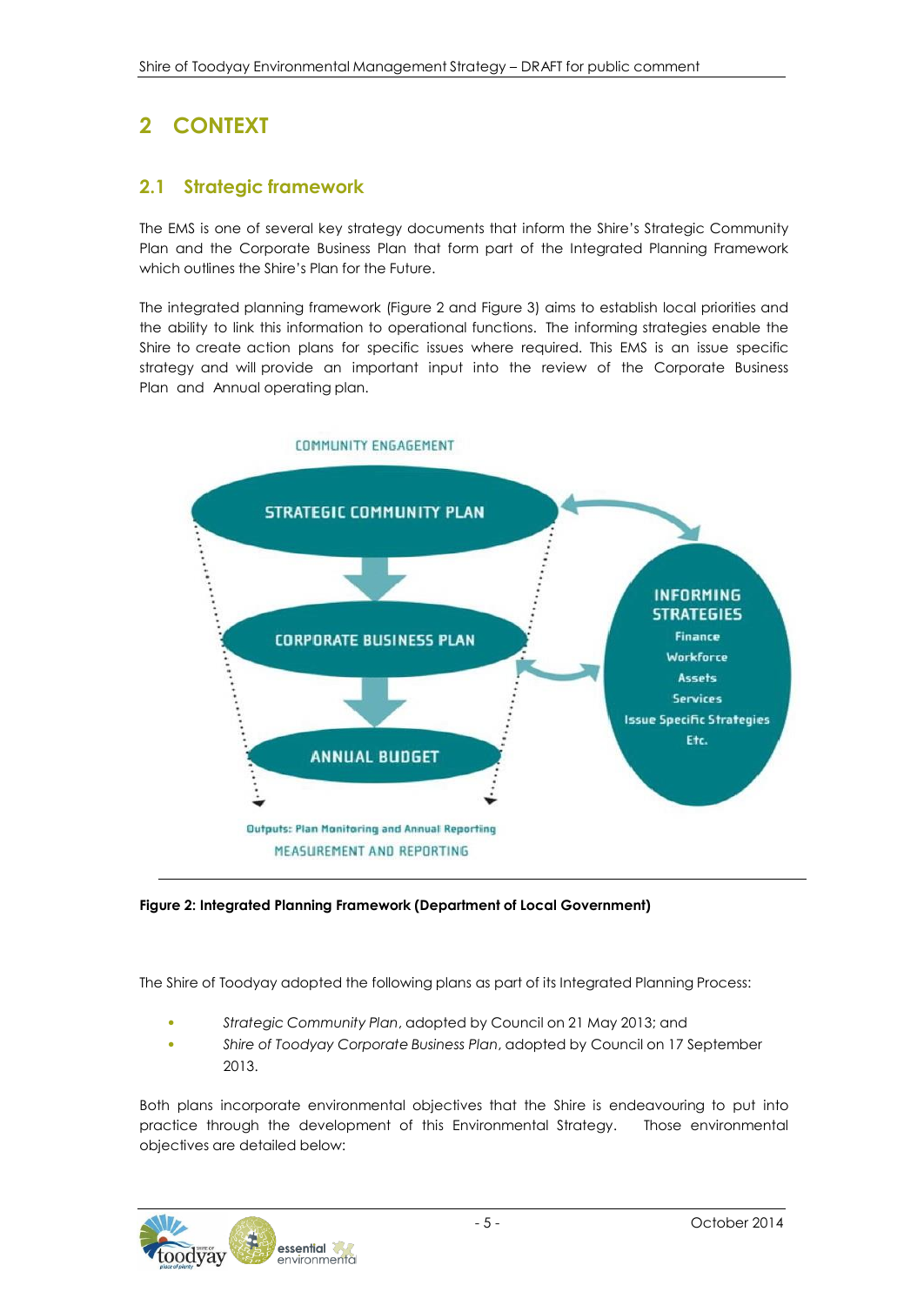## *2.1.1 Toodyay 2023 Strategic Community Plan*

The Toodyay 2023 Strategic Community Plan (2013) articulates the Shire's vision for Toodyay as *'a vibrant rural community that celebrates our past and embraces a sustainable future*". The Shire's mission is to working together with the community "to obtain the best possible social, economic and environmental outcomes for the Toodyay Shire."

The Strategic Community Plan identifies a number of outcomes in order to meet the aspirations of Toodyay as a liveable and thriving Shire (Figure 2).

| Healthy, safe and<br>cohesive community            | <b>Prosperous and</b><br>diverse local<br>economy | <b>Balanced</b><br>development | <b>Healthy natural and</b><br>rural environment |  |  |  |
|----------------------------------------------------|---------------------------------------------------|--------------------------------|-------------------------------------------------|--|--|--|
| <b>Responsible and responsive civic leadership</b> |                                                   |                                |                                                 |  |  |  |

#### **Figure 3: Community outcomes identified in the Toodyay Strategic Community Plan**

Shire activities that contribute to a healthy natural and rural environment community outcome are identified as:

- Preservation of road-side vegetation;
- Waste Management; and
- Sustainable operating practices.

The Toodyay 2023 Strategic Community Plan (2013) also identified a number of strategic Priorities and actions. Those relating to Environmental Services include:

- Waste Minimisation including recycling including the introduction of kerb side recycling and review of Strategic Waste Management Plan (2008 – 2013); and
- Development of an environment plan covering the natural environment and resource efficiency and innovation.

#### *2.1.2 Shire of Toodyay 2013-2017 Corporate Business Plan*

Shire of Toodyay Corporate Business Plan 2013-2017 assists in the implementation of the Strategic Community Plan. It focuses on the following Environment Outcome areas for the next four (4) years:

- Waste minimisation including recycling;
	- o Introduction of kerbside recycling;
	- o Waste education;
	- o Review of Strategic Waste Management Plan (2008-2013);
- Environmental Plan;
	- Develop an environmental plan covering the natural environment and resource efficiency and innovation;
- Building partnerships and support for community action on the environment; and
	- o Reinvigorate the Landcare District Committee.

The contents of this document are intended to assist in the delivery of the objectives, strategies and actions listed above.

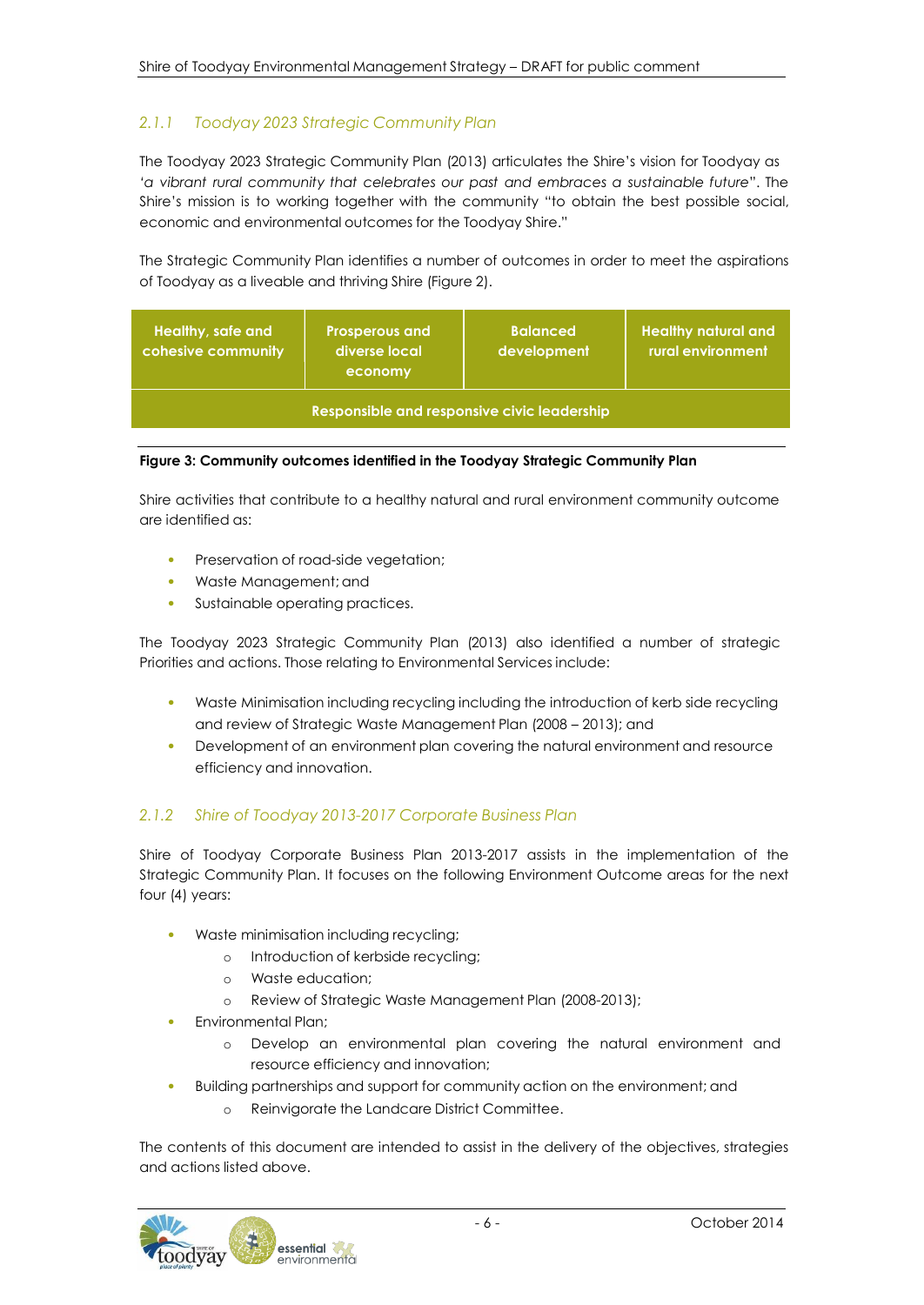#### *2.1.3 Shire of Toodyay Local Planning Strategy and Scheme*

Development within the Shire of Toodyay is administered through the Local Planning Scheme and Local Planning Strategy. The Shire of Toodyay's Local Planning Scheme No 4 was gazetted on 13 February 2008. The Scheme divides the Shire into zones to identify areas for particular uses and identifies land reserved for public purpose. Most importantly, the Scheme controls the types of uses and development allowed in different zones. There are particular controls included for heritage and special control areas. The Scheme also sets out the requirements for planning approval, enforcement of the Scheme provisions and non-conforming uses and provides the framework for the adoption of Local Planning Policies.

The Shire of Toodyay's Local Planning Strategy was endorsed by the Western Australian Planning Commission in November 2007. The Strategy sets out the long-term planning direction for the Shire of Toodyay and provides the rationale for the zones and other provisions of the Scheme.

The Shire has no specific local planning policy for environmental management although some environmental aspects of are considered in several of the various local planning and operational policies that are currently in force.

## **2.2 Key issues**

At a workshop held in July 2014, nearly 100 environmental issues were raised by participants from the local Toodyay community. Many of these issues related to specific circumstances and in many cases they can be sensibly considered as one collective 'key issue'. Accordingly, a more refined list of key issues is presented below. The complete list of issues is in Attachment 2.

**Land management**, particularly in relation to fire management and soils related issues such as salinity, soil acidity and erosion.

**Biodiversity**, which included the impacts of native vegetation clearing and effective revegetation as well as a desire to provide for protection of native fauna and control of weeds, disease, pests and feral animals.

**Waterways** and in particular stormwater management and flood protection recognising the importance of catchment management and the relationship the Shire has with the Avon and Swan River system.

**Groundwater**, relating use of groundwater resources to the environments they support and identifying the potential impacts of septic tank use and management.

**Water efficiency and reuse**, which includes building community understanding and uptake of new technologies such as greywater reuse and composting toilets, as well as more traditional approaches such as rainwater tanks.

**Waste management**, which relates to existing and future waste management facilities and services in the Shire including recycling opportunities as well as existing problems with illegal dumping in natural areas and the impacts it causes.

**Energy efficiency** initiatives, including climate responsive design and community education, as well as a desire to promote the use of alternative power systems and strategies.

**Regulatory processes** and issues related to planning and development, recognising the interrelated roles of the Shire and natural resource management groups.

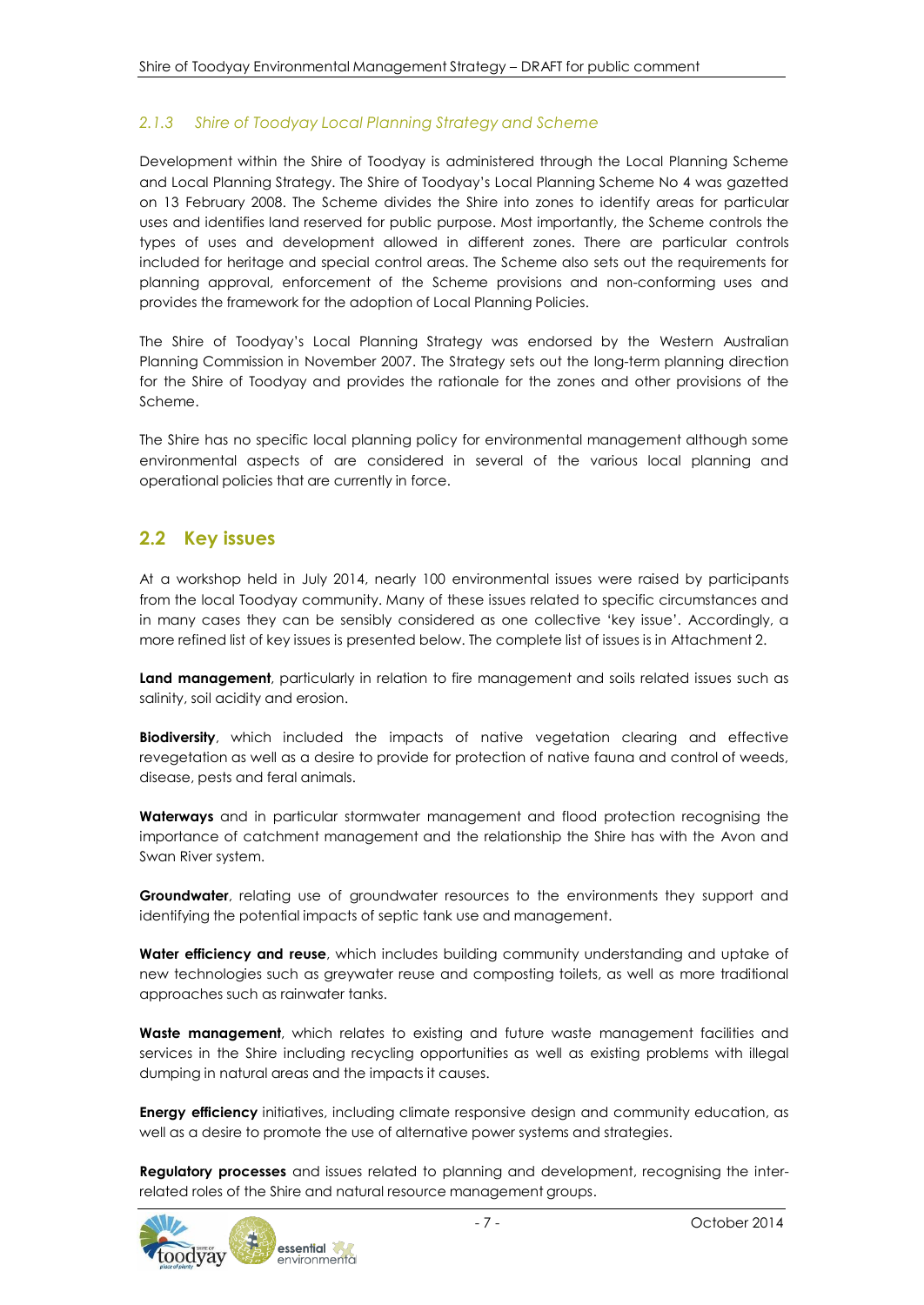# **2.3 Themes**

From this refined list of issues a suite of five categories or themes have been defined to target particular areas of environmental management that require action, they are:

- 1. Governance and communication
- 2. Land
- 3. Biodiversity
- 4. Water
- 5. Energy and waste

Each of these themes is outlined briefly below.

#### *2.3.1 Governance and communication*

This theme seeks to address issues related to the policies, guidelines and management activities of the Shire. Additionally the theme seeks to improve interaction and communication between the Shire and the many active local community groups that make a valuable contribution to environmental management. The Shire aims to provide support and encouragement to these activities and foster a partnership approach to the delivery of environmental improvement projects.

There is a need to establish and clearly articulate the environmental policies, guidelines and management activities of the Shire to build community understanding and engagement including with individual residents, community groups and businesses.

#### *2.3.2 Land*

This theme targets issues related to land and fire management bringing together the diverse but often complementary objectives of agriculture and the environment. Key issues included in this theme are related to preventing degradation and erosion of soils and the resulting environmental issues as well as management of bushfire risks.

#### *2.3.3 Biodiversity*

Biological diversity, or biodiversity, is the term given to the variety of life on Earth. It is the variety within and between all species of plants, animals and micro-organisms and the ecosystems within which they live and interact (WWF website, 2014).

The biodiversity theme considers a broad range of issues which all threaten the biodiversity of the Shire of Toodyay. These issues include the loss of native vegetation and fauna as well as the prevalence of weeds, pests and feral animals and the spread of disease.

The Shire contains many natural areas which all experience these issues to a greater or lesser degree which is often related to their size, location and level of protection. Community groups and private land owners are critical for their contributions to the management of these issues and it is important for the Shire to play a coordinating and supporting role forming partnerships to undertake improvement projects.

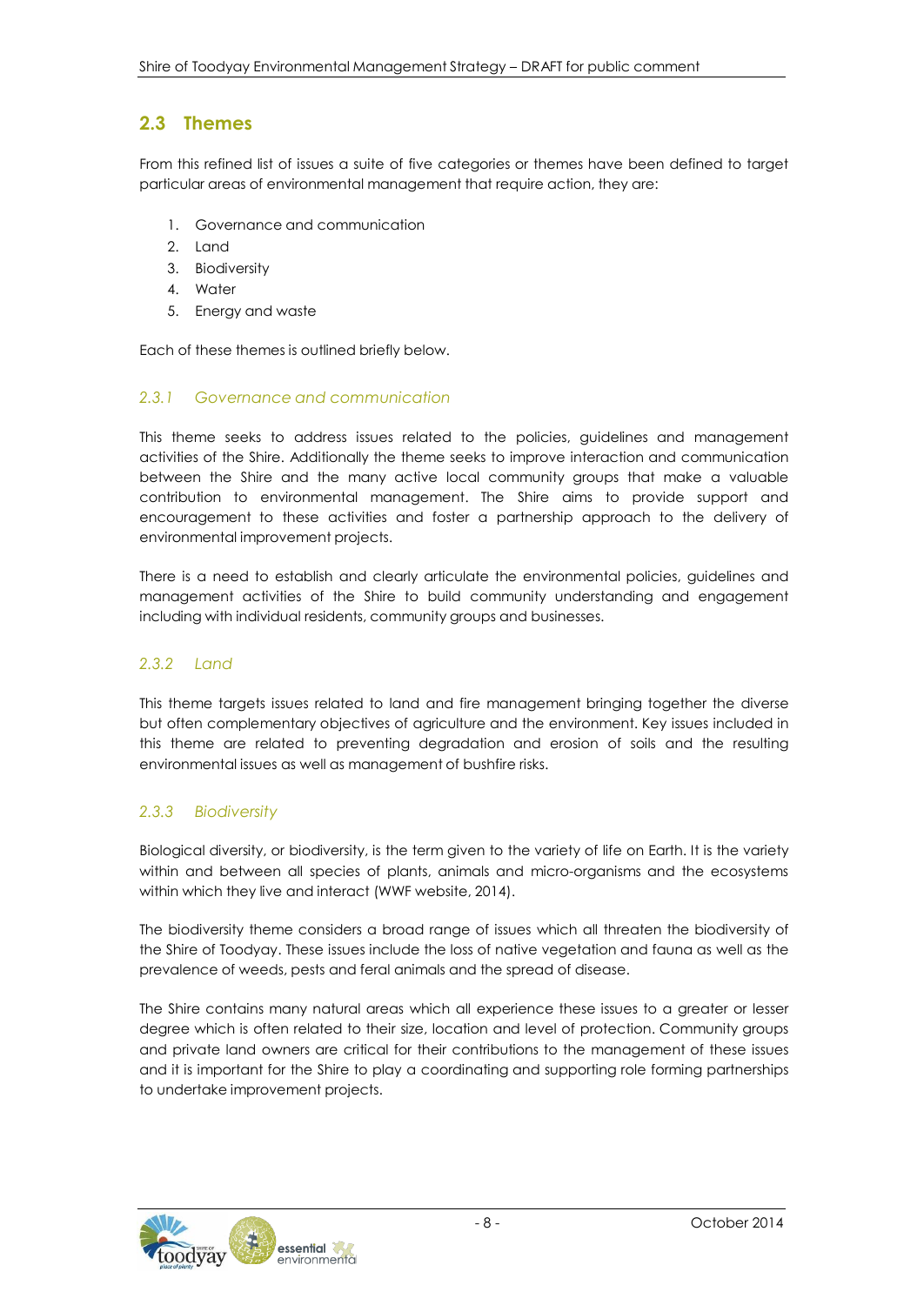#### *2.3.4 Water*

There are numerous issues which are broadly included within the water theme. These include environmental impact issues related to creating and sustaining healthy catchments and waterways such as; management of nutrients, sediment and other contaminants, erosion, fencing and stock control, management of stormwater systems to provide flood protection and adequate drainage, and management and protection of groundwater resources.

Also included in the water theme are issues related to water conservation and efficiency. The theme seeks to identify and foster the use of appropriate alternative and fit-for-purpose water sources including rainwater, greywater and recycled wastewater.

#### *2.3.5 Energy and Waste*

Energy and waste management brings together issues related to the way the Shire currently manages waste and considers future opportunities to improve recycling and the potential to meet future energy demands through waste processing. The theme also seeks to promote efficiency initiatives through development which applies climate responsive design principles and considers the use of alternative power supply systems and strategies.

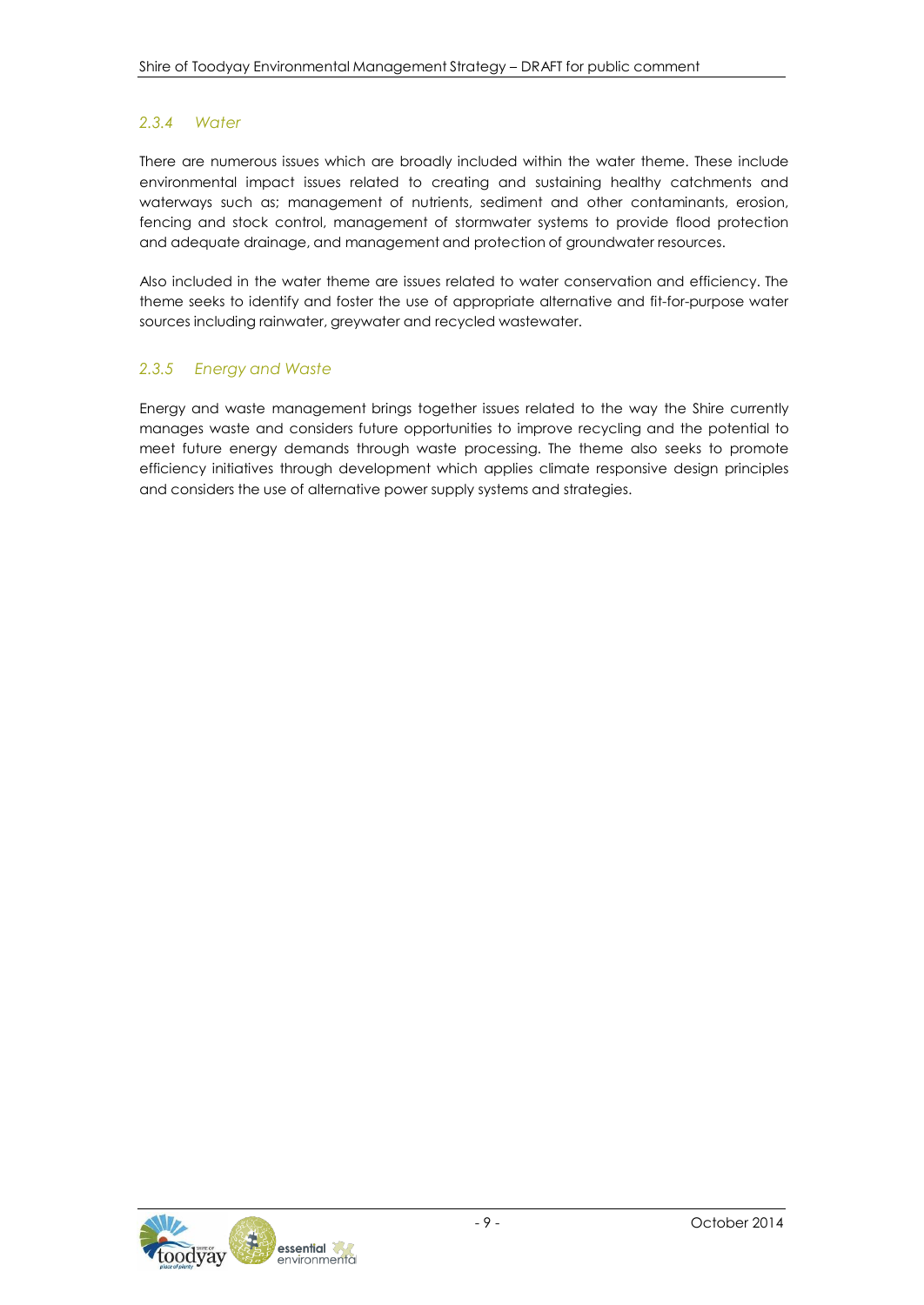# **3 ENVIRONMENTAL STRATEGY**

The overarching aim of this environmental management strategy is:

*To provide strategic direction and improve the Shire's capacity to undertake effective environmental management and leadership that protects and enhances Toodyay's unique and valued natural environment.*

This aim is to be delivered through the achievement of more defined objectives in particular environmental areas (themes) and the implementation of a number of strategies and actions. The actions have been prioritised and progress is to be measured against the identified indicator. The following key environmental themes have been identified:

- 1. Governance and communication;
- 2. Land;
- 3. Biodiversity;
- 4. Water; and
- 5. Energy and waste

## **3.1 Governance and communication**

While the Shire has taken steps to manage and protect the environment and has had a number of successful initiatives, the lack of a formal structure and integration of environmental management across the organisation has meant that environmental management has been ad-hoc, responding to either problems or opportunities as they arise, rather than being targeted or strategic.

Opportunities exist for the Shire to revise or develop policies, processes and procedures to integrate the consideration of the environment into its daily activities and ensure its regulatory requirements are being met. This will ensure that environmental issues are recognised and addressed by all staff across the organisation. The Shire has also appointed a dedicated Environmental Officer and has now developed its first Environmental Management Strategy. These are recognised as important steps in formalising and structuring the Shire's approach and commitment to environmental management.

The Shire also recognises the importance of engagement and effective communication across the organisation; with other agencies; and with the community. An informed and proactive community can be an asset to the Shire's environmental management activities. Similarly, individuals can make a difference to sustainability and environmental protection through their own actions and lifestyles. It is important, therefore, that information on Shire activities is readily available. This should include general information about the environment and sustainable living as well as what the Shire was doing to protect the environment and how the Shire is liaising with State and Federal governments on environmental issues.

As governance and communication is required on all aspects of the environment (not just one or two themes) and needs to come from all parts of the organisation, actions relating to governance and communication are included under this theme.

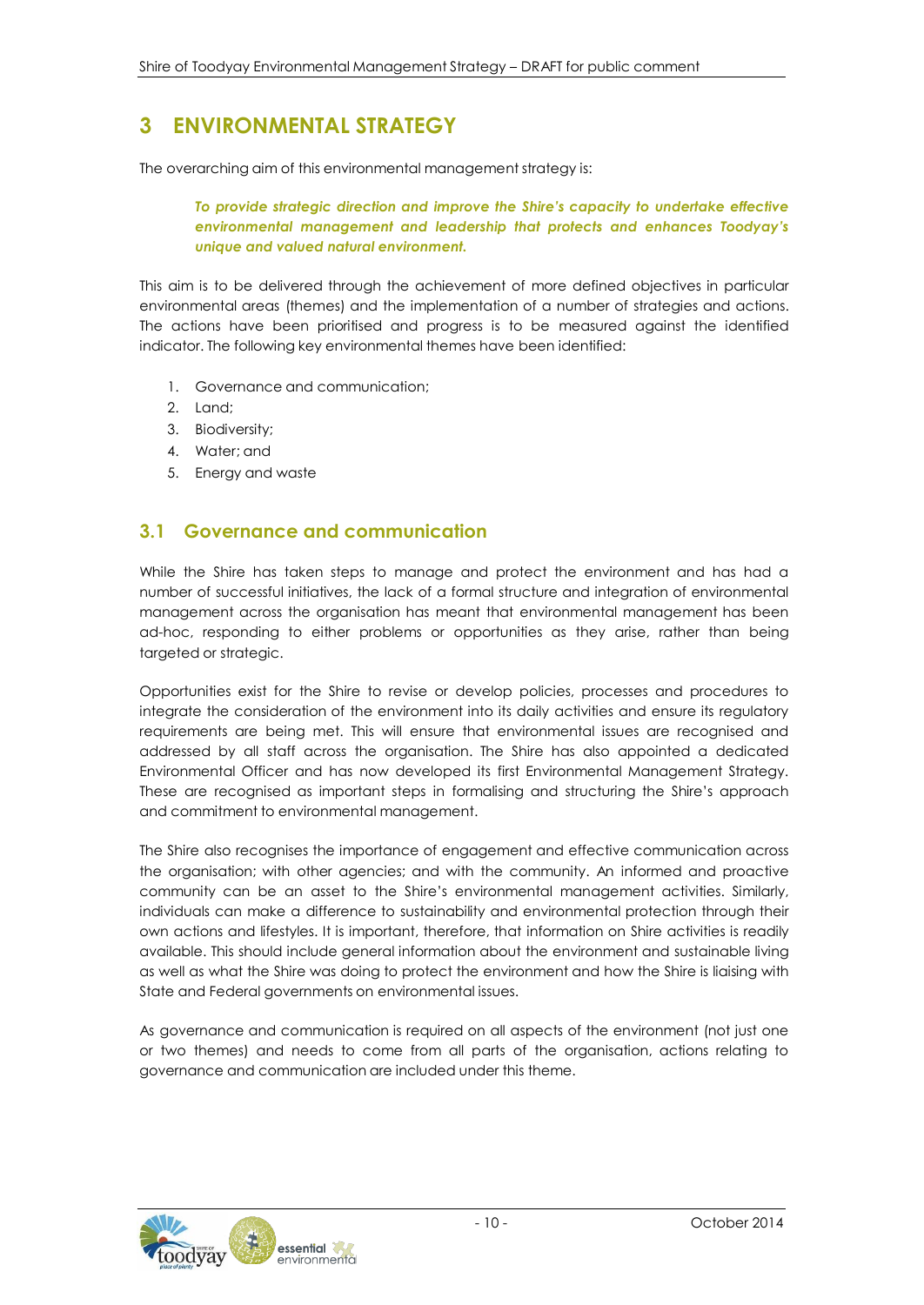#### *3.1.1 Objectives*

The governance and communication objectives of the Strategy are to:

- 1. Improve the integration of environmental management into the Shire's procedures and processes; and
- 2. Improve communication and education about the environment and the role of the Shire both internally and externally.

#### *3.1.2 Strategies*

The governance and communication objectives are to be delivered through the following strategies:

- Complete and endorse this environmental management strategy in consultation with the community;
- Actively recognise the value of the environment and its services and lead by example to improve environmental outcomes;
- Improve partnerships with Government, the community and environmental groups and provide support where possible;
- Integrate environmental management requirements and outcomes into Council policy and strategies; and
- Improve communication and sharing of information about the environment and Shire activities.

#### *3.1.3 Actions*

These strategies are to be delivered via a number of actions, as outlined in Table 1.

#### **Table 1: Shire of Toodyay actions to achieve the governance and communications objectives**

| <b>No</b> | <b>Action</b>                                                                                                                                          | <b>Priority and</b><br>timeframe | <b>Responsibility and</b><br>partnerships       | <b>Indicator</b>                                           |
|-----------|--------------------------------------------------------------------------------------------------------------------------------------------------------|----------------------------------|-------------------------------------------------|------------------------------------------------------------|
|           | Review and update the Shire's<br>environmental and operational<br>policies to meet best practice<br>standards.                                         | High<br>Medium                   | Planning and<br>Development<br><b>DoP</b>       | Policies adopted                                           |
| 2         | Establish an environmental advisory<br>committee                                                                                                       | High<br>Short                    | <b>CEO</b>                                      | Committee<br>established                                   |
| 3         | Council reports to adequately<br>consider environmental<br>implications and recommendations<br>of the EMS                                              | High<br>Ongoing                  | CEO                                             | Council reports<br>containing<br>environmental<br>comments |
| 4         | Partner with the community to<br>create a centre for environment in<br>town, possibly co-located with an<br>interpretive centre and other<br>resources | High<br>Long                     | Community<br>Development<br>Community<br>groups | Centre established                                         |
| 5         | Actively seek external funding to<br>deliver environmental projects.                                                                                   | High<br>Medium                   | Corporate<br>Services                           | Funding obtained                                           |

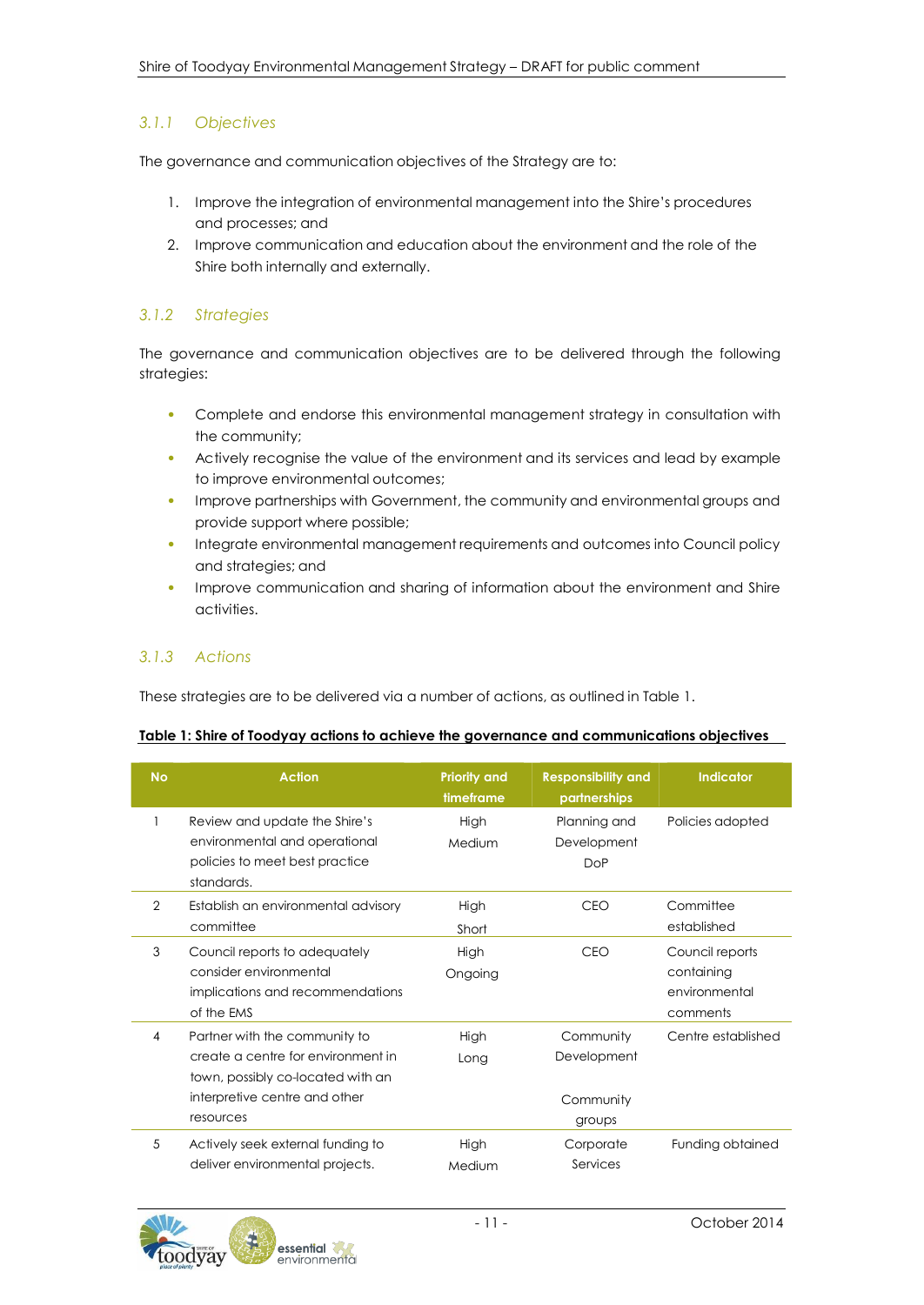#### Shire of Toodyay Environmental Management Strategy – DRAFT for public comment

| <b>No</b> | <b>Action</b>                                                                                                                       | <b>Priority and</b><br>timeframe | <b>Responsibility and</b><br>partnerships | <b>Indicator</b>                            |
|-----------|-------------------------------------------------------------------------------------------------------------------------------------|----------------------------------|-------------------------------------------|---------------------------------------------|
| 6         | Identify opportunities to partner<br>with community groups &<br>community at large                                                  | High<br>Ongoing                  | Community<br>Development                  | Partnerships<br>established                 |
| 7         | Respond to environmental<br>enquiries in a timely manner and<br>demonstrate excellent customer<br>service                           | High<br>Ongoing                  | Planning and<br>Development               | Annual customer<br>satisfaction survey      |
| 8         | Advocate to regional and<br>environmental organisations to<br>improve environmental outcomes<br>for the Shire                       | High<br>Ongoing                  | <b>CEO</b>                                | Improved<br>representation by<br>agencies   |
| 9         | Develop an environmental<br>induction program for staff and<br>contractors that reflects the intent<br>of the EMS                   | Medium<br>Medium                 | Corporate<br>services                     | Induction program<br>developed              |
| 10        | Share the Shire's progress in<br>becoming more sustainable &<br>encourage community support                                         | Medium<br>Medium                 | Community<br>Development                  | Information<br>updated                      |
| 11        | Prepare and submit environmental<br>articles for publication                                                                        | Medium<br>Short                  | Community<br>Development                  | Articles published                          |
| 12        | Update the Shire website to<br>include environmental information<br>including photos and links to other<br>relevant websites        | Medium<br>Short                  | Community<br>Development                  | Website updated                             |
| 13        | Monitor and report on the Shire's<br>environmental conditions &<br>obligations                                                      | Medium<br>Short                  | Planning and<br>Development               | Data base<br>established<br>Report provided |
| 14        | Participate in relevant stakeholder<br>and community groups to ensure<br>good environmental outcomes.                               | Medium<br>Ongoing                | <b>CEO</b>                                | Groups joined                               |
| 15        | Report any known breaches of<br>environmental or other relevant<br>legislation and/or regulations as<br>appropriate                 | Medium<br>Ongoing                | CEO                                       | Breaches reported<br>as appropriate         |
| 16        | Develop an environmental brand<br>for the Shire that reflects key<br>outcomes and priorities. Consider<br>the Shire's floral emblem | Low<br>Long                      | Corporate<br>Services                     | <b>Brand created</b>                        |
| 17        | Engage Toodyay environmental<br>groups to assist with Shire<br>environmental projects                                               | Low<br>Long                      | Corporate<br>Services                     | Joint projects<br>established               |

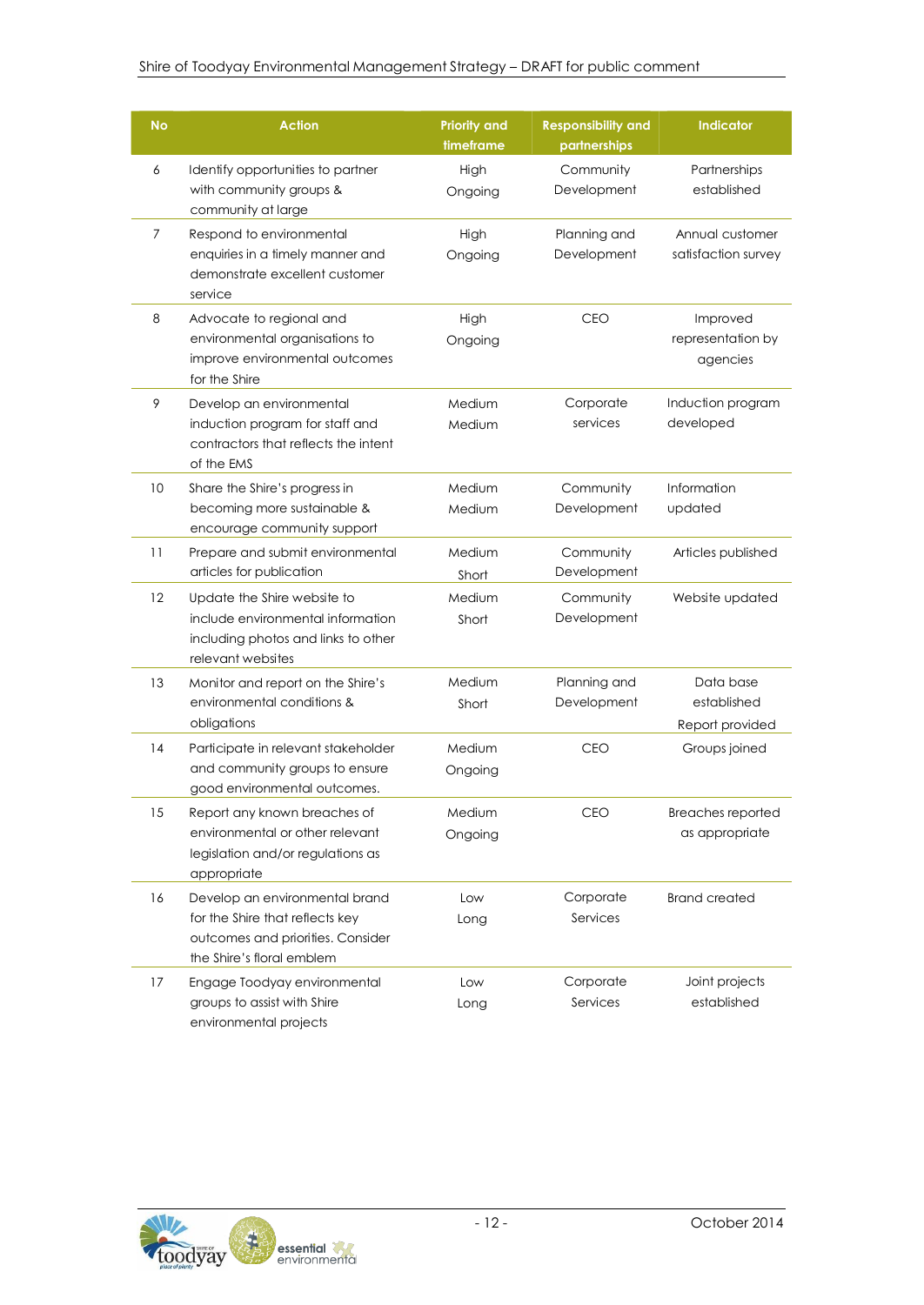# **3.2 Land**

The land resources of Toodyay are significant and predominantly include viable agricultural land; mineral and basic raw materials resources; native bushland and habitat; large areas of rural residential/living (lifestyle lots) and settlements. Key issues include fragmentation and loss of bushland; soils acidity and salinity; loss of viable agricultural land; impacts of resource extraction; and control of access. It is recognised; however, that the Shire's role in delivering environmental outcomes for land resources is largely in relation to its own land holdings and infrastructure (or those for which it has management responsibility) and land use planning decision-making.

A key outcome for the Shire with regards to land is to ensure that decisions are based on a systems framework for land management which recognises the capability of the land to support any proposed activity. This requires an improved understanding of the soil, water, vegetation and geological properties of the area and the ability to interpret this information within the context of the proposed action.

## *3.2.1 Objectives*

The land management objectives of the EMS are to:

- 3. Improve environmental management outcomes on Shire-managed land, infrastructure and within Shire activities;
- 4. Incorporate natural resource management and environmental considerations into the Shire's planning processes; and
- 5. Build and maintain relationships and partnerships with land managers including traditional owners to deliver improved environmental outcomes.

#### *3.2.2 Strategies*

The land management objectives are to be delivered through the following strategies:

- Respect Aboriginal and cultural values;
- Manage the Shire's land holdings in an environmentally responsible manner;
- Ensure decisions are based on a systems-based framework for land management which considers land capability/suitability, geology, water, vegetation and other relevant characteristics;
- Recognise the importance of viable agricultural land; and
- Support improved management of small land holdings.

#### *3.2.3 Actions*

These strategies are to be delivered via a number of actions, as outlined in Table 2.

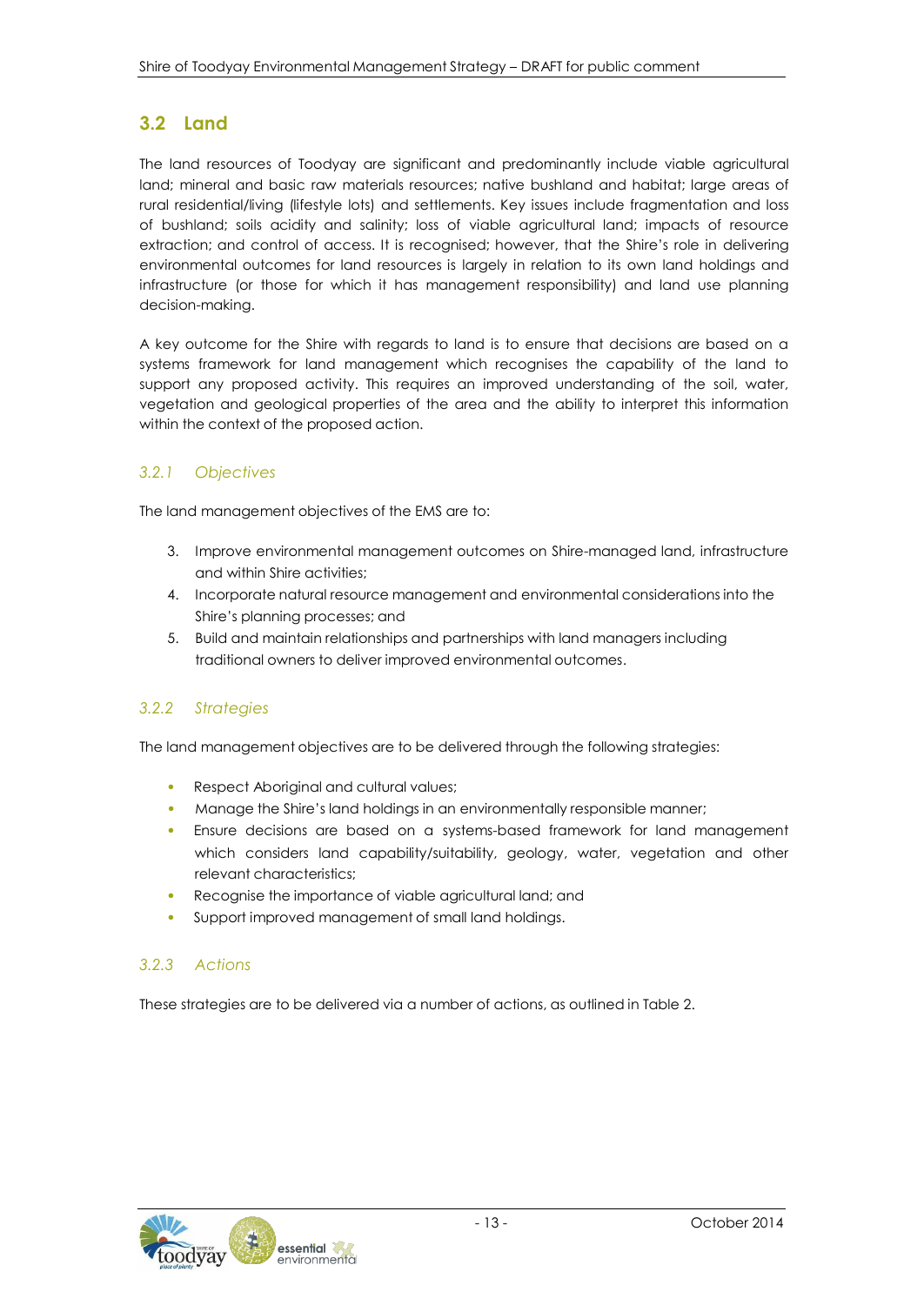| <b>No</b> | <b>Action</b>                                                                                                                                                                                                                                    | <b>Priority and</b><br>timeframe | <b>Responsibility</b><br>and partnerships              | Indicator                              |
|-----------|--------------------------------------------------------------------------------------------------------------------------------------------------------------------------------------------------------------------------------------------------|----------------------------------|--------------------------------------------------------|----------------------------------------|
| 18        | Implement new council policy and<br>guidelines on firebreaks to reduce<br>land degradation                                                                                                                                                       | High<br>Short                    | CEO<br>DFES, DPaW                                      | Improved outcomes<br>observed          |
| 19        | Make geographic information<br>systems (GIS) mapping available to<br>enable desktop assessment of the<br>environmental issues that may arise<br>from on-site and off-site impacts<br>from a potential land use                                   | High<br>Short                    | Corporate<br>services<br>Landgate                      | GIS available to staff                 |
| 20        | Develop a framework for land<br>management decision making<br>based on site characteristics which<br>will assist in understanding<br>environmental constraints                                                                                   | High<br>Medium                   | Planning and<br>Development<br>DoP Planning            | Framework<br>completed                 |
| 21        | Review planning requirements and<br>conditions to develop new standard<br>environmental responses and<br>requirements that can be used to<br>address environmental issues in<br>structure plans, and subdivision and<br>development applications | High<br>Medium                   | and<br>Development<br><b>DoP</b>                       | Planning conditions<br>revised         |
| 22        | Understand state of Shire managed<br>land resources and develop<br>management plans for land and<br>assets (infrastructure)                                                                                                                      | High<br>Long                     | <b>Works &amp; Services</b><br><b>DPaW</b>             | Management plans<br>completed          |
| 23        | Review stocking rates on small lots<br>and provide better information<br>appropriate to Shire conditions and<br>reflect in planning tools                                                                                                        | Medium<br>Medium                 | Planning and<br>Development<br><b>DAFWA</b>            | Policy revised and<br>endorsed         |
| 24        | Develop "package" for small lot<br>landowners that outlines preferred<br>practices for stormwater, waste, soil<br>management and bushland<br>protection.                                                                                         | Medium<br>Medium                 | Community<br>development<br>DAFWA, DPaW,<br><b>DoW</b> | Information<br>prepared                |
| 25        | Develop an Environmental Impact<br>Assessment tool for extractive<br>industries                                                                                                                                                                  | Medium<br>Long                   | Planning and<br>Development<br>DoP                     | Tool completed                         |
| 26        | Educate about impacts of off-road<br>vehicles and horses                                                                                                                                                                                         | Low<br>Medium                    | Community<br>development                               | Information released                   |
| 27        | Review and optimise chemical and<br>fertiliser use by the Shire and<br>contractors and develop or share<br>information on appropriate use                                                                                                        | Low<br>Medium                    | Works & Services                                       | Chemical and<br>fertiliser use reduced |
| 28        | Provide training to staff on the<br>integration of the environment in<br>planning processes and assessment                                                                                                                                       | Low<br>Medium                    | Planning and<br>Development                            | Training given                         |

#### **Table 2: Shire of Toodyay actions to achieve the land management objectives**



DoP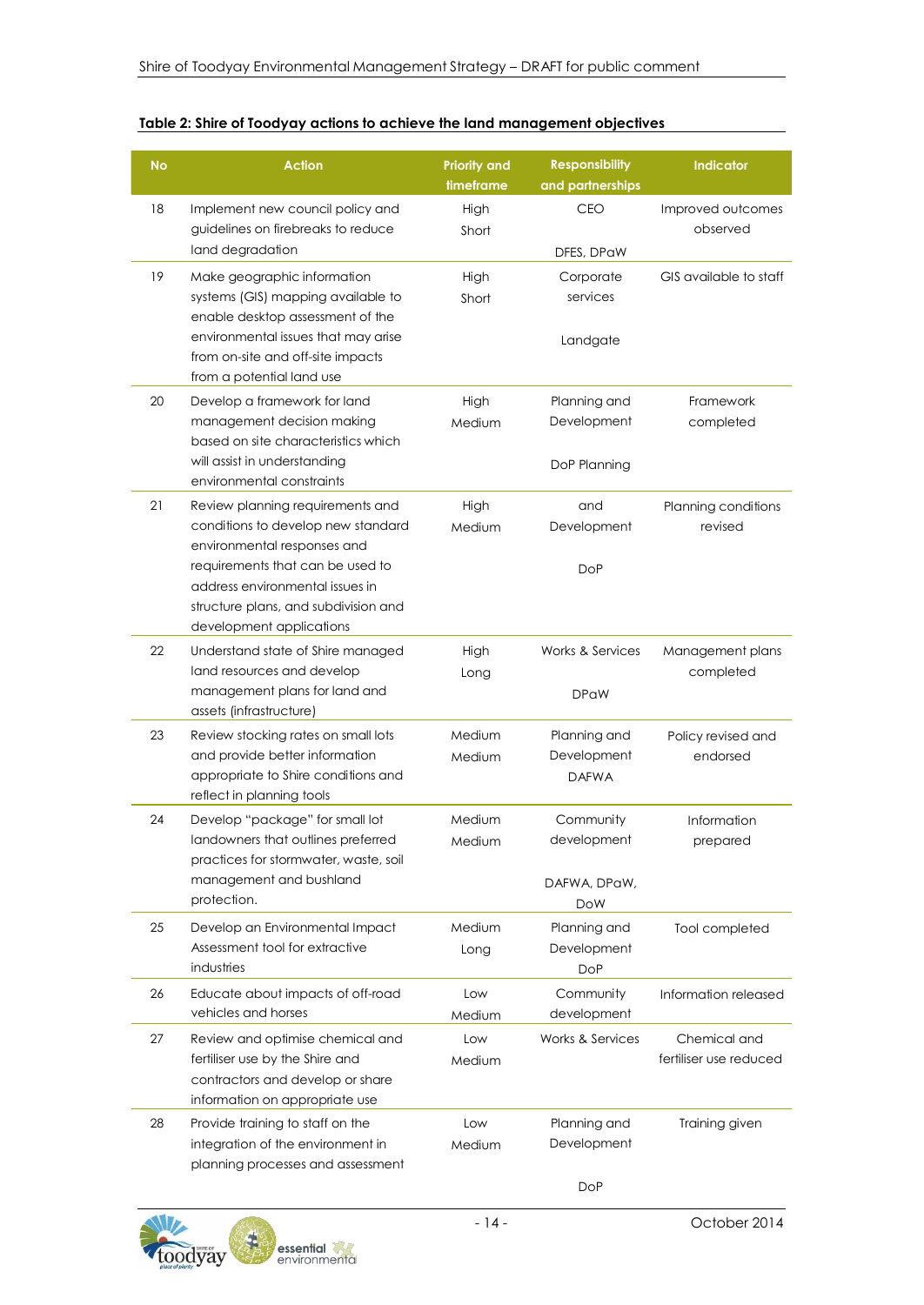# **3.3 Biodiversity**

In comparison to other Wheatbelt Shires, Toodyay contains a high proportion of remnant native vegetation and fauna habitat. It is recognised; however, that a significant proportion of these areas are in private ownership and thus potentially may be subject to clearing of native vegetation for agricultural, lifestyle blocks and/or urban development.

The Shire does not have management responsibility for many areas of bushland and little appears to be known about the biodiversity values of these areas. The development of management plans for Shire reserves may assist in the future enhancement of biodiversity values.

Fire is recognised as a significant threat to biodiversity within the Shire of Toodyay. Recent State Government policy has substantial implications for the Shire, particularly for future life-style living areas due to risks to development posed by bushfires. There is a need to better understand appropriate responses to mitigate and manage bushfire risk across the Shire.

Other threats to biodiversity arise from competition from introduced species, weeds and diseased such as dieback, as well as domestic and feral animals including stock.

#### *3.3.1 Objectives*

The objectives of the EMS in relation to biodiversity are to:

- 6. Protect, conserve and enhance biodiversity values in Toodyay;
- 7. Actively manage threats to biodiversity values; and
- 8. Recognise the importance of private land conservation.

#### *3.3.2 Strategies*

The following key strategies are recommended to be implemented:

- Develop policies to assist in the protection and enhancement of biodiversity values;
- Adequately address biodiversity in the Shire's local planning strategy;
- Provide information to assist in the management of threats to biodiversity and protection of local species;
- Improve management of Shire reserves to enhance biodiversity values including better control of weeds;
- Understand and implement fire management/burning practices that protect and enhance biodiversity;
- Develop incentives for conservation on private land; and
- Support community groups aiming to improve biodiversity values through provision of in-kind resources and grants where possible.

#### *3.3.3 Actions*

These strategies are to be delivered via a number of actions, as outlined in Table 3.

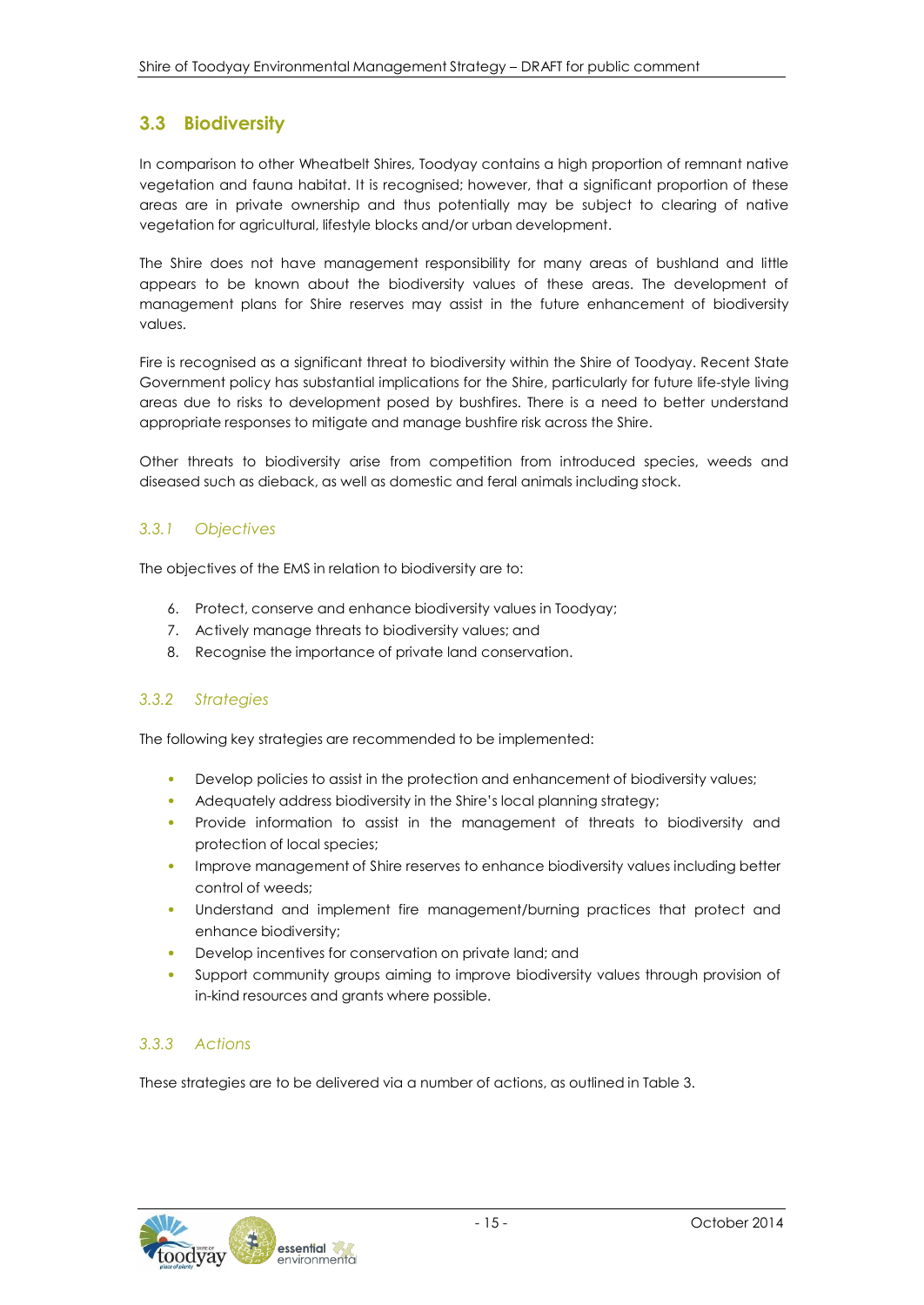| <b>No</b> | <b>Action</b>                                                                                                                                                                                                        | <b>Priority and</b><br>timeframe | <b>Responsibility</b><br>and partnerships                   | <b>Indicator</b>                                                      |
|-----------|----------------------------------------------------------------------------------------------------------------------------------------------------------------------------------------------------------------------|----------------------------------|-------------------------------------------------------------|-----------------------------------------------------------------------|
| 29        | Identify areas of conservation value<br>in the local planning strategy<br>including potential corridors                                                                                                              | High<br>Medium                   | Planning and<br>development<br>DoP, DPaW                    | Areas identified in<br>LPS                                            |
| 30        | Develop local policies for retention<br>and protection of biodiversity and<br>mitigation of threats including<br>uncontrolled access, bushfires,<br>rubbish dumping, weeds, pests, and<br>feral and domestic animals | High<br>Medium                   | Planning and<br>development<br>DoP, DPaW,<br>AgWA           | Policies endorsed                                                     |
| 31        | Develop management plans and<br>improve weed management on<br>Shire lands                                                                                                                                            | High<br>Long                     | Works & services                                            | Management<br>plans completed                                         |
| 32        | Use GIS systems including protected<br>species, remnant vegetation and<br>tree mapping to advise on planning<br>proposal and development<br>applications                                                             | High<br>Ongoing                  | Planning and<br>development                                 | Improved<br>outcomes are<br>achieved                                  |
| 33        | Continue to work with community<br>groups and recognise their significant<br>contribution to the protection of<br>biodiversity                                                                                       | High<br>Ongoing                  | Community<br>development<br>Community<br>groups, DPaW       | Regular<br>communication<br>and effective<br>partnerships<br>retained |
| 34        | Implement appropriate bushfire<br>management regimes for Toodyay<br>bushland and advocate for<br>appropriate management actions<br>on other managed lands                                                            | Medium<br>Medium                 | <b>CEO</b>                                                  | Regimes<br>implemented                                                |
| 35        | Develop a program of hazard<br>reduction burns for Shire reserves                                                                                                                                                    | Medium<br>Medium                 | <b>CEO</b><br><b>DFES</b>                                   | Program<br>completed                                                  |
| 36        | Manage bushfire risk of bushland<br>areas in partnership with other<br>management bodies                                                                                                                             | Medium<br>Ongoing                | <b>CEO</b><br>DFES, DPaW                                    | Partnerships are<br>effective and risk<br>mitigated                   |
| 37        | Identify incentives for the protection<br>of biodiversity on private property<br>which may include engagement<br>with the community                                                                                  | Medium<br>Long                   | CEO<br>Community                                            | Incentives<br>identified in<br>discussion paper                       |
| 38        | Report clearing to the Department of<br>Environment Regulation when<br>reported to the Shire                                                                                                                         | Low<br>Short                     | Planning and<br>development                                 | Clearing reported                                                     |
| 39        | Develop a local plant list for use by<br>the community and the Shire to assist<br>in revegetation                                                                                                                    | Low<br>Medium                    | Planning and<br>development<br>DPaW,<br>Community<br>groups | Plant list published                                                  |

#### **Table 3: Shire of Toodyay actions to achieve the biodiversity objectives**

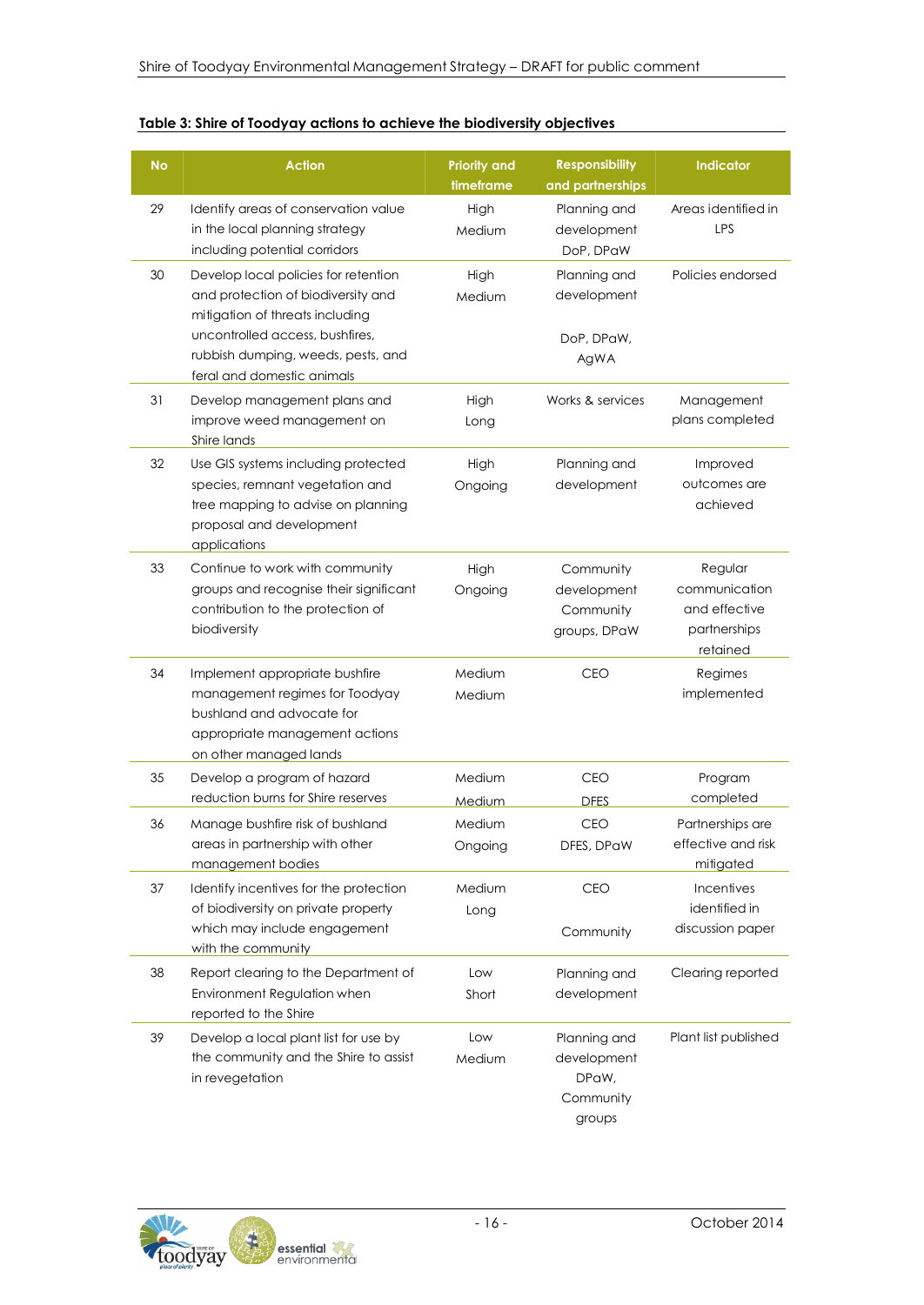| <b>No</b> | <b>Action</b>                                                                                                              | <b>Priority and</b><br>timeframe | <b>Responsibility</b><br>and partnerships                         | <b>Indicator</b>                     |
|-----------|----------------------------------------------------------------------------------------------------------------------------|----------------------------------|-------------------------------------------------------------------|--------------------------------------|
| 40        | Develop a weed brochure for weeds<br>of particular importance to the Shire.                                                | Low<br>Medium                    | Planning and<br>development<br>AgWA, DPaW,<br>Community<br>groups | Brochure published                   |
| 41        | Develop a fauna awareness<br>brochure                                                                                      | Low<br>Medium                    | Planning and<br>development<br>DPaW,<br>Community<br>groups       | Brochure published                   |
| 42        | Develop a 5 yr program of<br>rehabilitation and revegetation of<br>reserves in partnership with<br>community stakeholders. | Low<br>Long                      | Works & services<br>DPaW,<br>Community<br>groups                  | Program<br>documented                |
| 43        | Reassess & document the quality of<br>remnant vegetation of road verges                                                    | Low<br>Long                      | Works & services<br>RCC, DPaW,<br>Community<br>groups             | Vegetation<br>assessed and<br>mapped |
| 44        | Monitor the clearing of any remnant<br>vegetation within the Shire via GIS<br>and aerial imagery                           | Low<br>Ongoing                   | Planning and<br>development<br>Landgate                           | <b>GIS data current</b>              |

# **3.4 Water**

Water resources are critical resources which sustain environmental, cultural and social values of environmental assets, the community and the economy. Water resources include rainfall, surface water including waterways and wetlands, groundwater and wastewater. These water resources may be impacted by development, land use activities and direct abstraction and use. Water resources also have the ability to impact on development as a result of flooding and salinity. It is also noted that much of Toodyay's population relies on rainwater as its sole source of water in areas outside the key townsites.

Most predictions of climate change for Australia agree that rainfall in Australia's south west is likely to decline. This, coupled with more intense storm events poses many challenges for the management of water resources into the future.

#### *3.4.1 Objectives*

The objectives of the EMS in relation to water resources are to:

- 9. Protect and enhance waterways, wetlands and the groundwater;
- 10. Protect development and infrastructure from flooding; and
- 11. Ensure sustainable use and management of all water resources.

#### *3.4.2 Strategies*

The following key strategies are recommended to be implemented:

• Increase efficiency, recycling and reuse to provide fit-for-purpose sources;

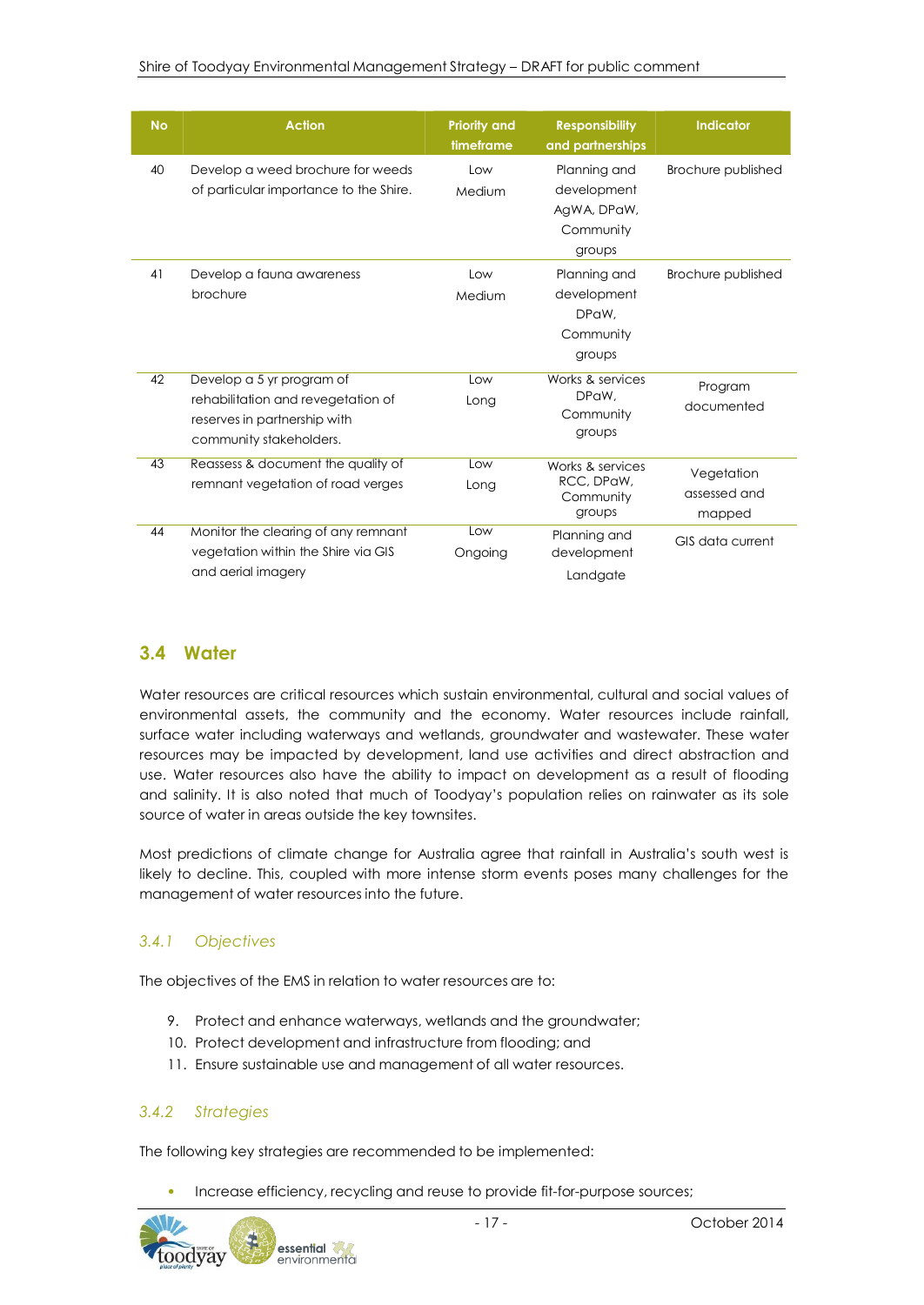- Adequately manage the risk of flooding of Council land and infrastructure and through the assessment of planning and development proposals;
- Better understand the water resources of the Shire including limitations and risks to water sources and significant water assets;
- Assist in educating the community in water sustainability including protection of assets;
- Improve management of stormwater to address water quality;
- Ensure planning and development proposals are consistent with *State Planning Policy 2.9: Water Resources* and meet the requirements of *Better Urban Water Management* (WAPC, 2008) to deliver water sensitive urban design outcomes; and
- Optimise irrigation and fertiliser use in Shire managed areas.
- That the indigenous cultural values of the waterways within the Toodyay Shire be recognized.

#### *3.4.3 Actions*

These strategies are to be delivered via a number of actions, as outlined in Table 4.

#### **Table 4: Shire of Toodyay actions to achieve water resource objectives**

| <b>No</b> | <b>Action</b>                                                                                                                                                                         | <b>Priority and</b><br>timeframe | <b>Responsibility</b><br>and partnerships     | <b>Indicator</b>                                                       |
|-----------|---------------------------------------------------------------------------------------------------------------------------------------------------------------------------------------|----------------------------------|-----------------------------------------------|------------------------------------------------------------------------|
| 45        | Undertake a review of irrigation and<br>fertiliser requirements for Shire-<br>managed lands and develop and<br>implement strategies to reduce<br>water consumption and fertiliser use | High<br>Short                    | Works & services<br><b>DoW</b>                | Reduction in<br>groundwater<br>usage<br>Reduction in<br>fertiliser use |
| 46        | Continue to work towards becoming<br>a Waterwise Council                                                                                                                              | Medium<br>Medium                 | Works & services<br>DoW, Water<br>Corporation | <b>Waterwise Council</b><br>status attained                            |
| 47        | Research stormwater capture and<br>reuse options for the Shire                                                                                                                        | Medium<br>Medium                 | Works & services<br><b>DoW</b>                | Options identified<br>and assessed                                     |
| 48        | Assess opportunities for waste-water<br>reuse                                                                                                                                         | Medium<br>Medium                 | Works & services<br>Water<br>Corporation      | Options identified<br>and assessed                                     |
| 49        | Develop appropriate policy to<br>deliver water sensitive urban design<br>as part of land use planning<br>decision-making                                                              | Medium<br>Medium                 | Planning and<br>development<br><b>DoW</b>     | Policy endorsed                                                        |
| 50        | Require Shire purchasing decisions to<br>consider waterwise ratings of goods<br>and optimise performance where<br>possible                                                            | Medium<br>Medium                 | Corporate<br>services<br><b>Water Corp</b>    | Purchasing<br>guidelines<br>updated                                    |
| 51        | Install rainwater tanks, preferentially<br>plumbed into toilets in Council<br>buildings where appropriate                                                                             | Medium<br>Medium                 | Corporate<br>services                         | Number of RWT<br>installed                                             |
| 52        | Complete a Shire-wide water<br>management strategy to guide<br>decision making                                                                                                        | Medium<br>Long                   | Planning and<br>development<br><b>DoW</b>     | Strategy<br>completed                                                  |
| 53        | Improve access to information<br>about water resources within the<br>Shire including ecological values<br>and water source availability                                               | Low<br>Long                      | Community<br>development<br><b>DoW</b>        | Information<br>compiled and<br>released                                |

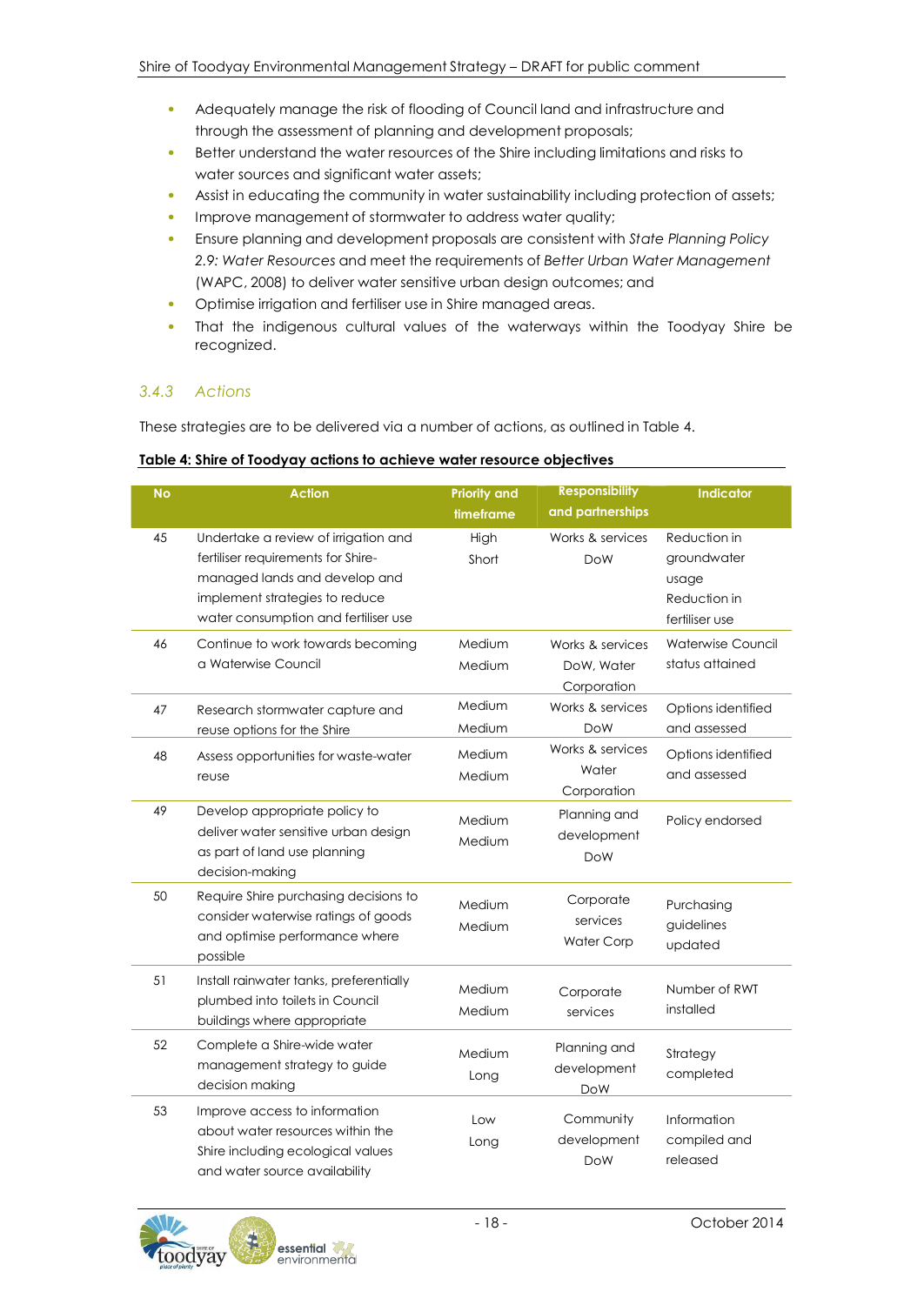| <b>No</b> | <b>Action</b>                                                                                                                          | <b>Priority and</b><br>timeframe | <b>Responsibility</b><br>and partnerships     | Indicator                      |
|-----------|----------------------------------------------------------------------------------------------------------------------------------------|----------------------------------|-----------------------------------------------|--------------------------------|
| 54        | Provide water quality treatment of<br>drainage waters through<br>rehabilitation and retrofitting of<br>drains and sumps where possible | Low<br>Long                      | Works & services<br>DoW                       | Opportunities<br>identified    |
| 55        | Where asset upgrades are<br>proposed, ensure the outcome<br>maximises water sensitive urban<br>design principles.                      | Low<br>Ongoing                   | Works & services<br>DoW, Water<br>Corporation | Multiple outcomes<br>achieved  |
| 56        | Actively support the installation of<br>greywater systems and rainwater<br>tanks                                                       | Low<br>Ongoing                   | Community<br>development<br>Water Corp        | Number of systems<br>installed |

# **3.5 Waste and energy**

Waste management is a core business of the Shire of Toodyay ad kerbside collection is provided to residents in town as well as some Rural and Rural Living properties. Household waste, green waste and hazardous waste is collected at the Shire's transfer station and then transferred on to other markets and facilities for processing. The transfer station also operates a tip shop for reusable items.

Although most energy is provided from the regional grid, many homes operate wood-burning stoves for heating which have the potential to impact on air quality in the townsite. Some opportunities exist for alternative energy generation although the uptake of these technologies is currently low.

#### *3.5.1 Objectives*

The objectives of the EMS in relation to waste and energy are to:

- 12. Reduce energy use and costs and improve efficiency of energy use;
- 13. Minimise the generation of waste, reduce the amount to landfill and increase reuse and recycling; and
- 14. Encourage innovation and alternative solutions.

#### *3.5.2 Strategies*

The following key strategies are recommended to be implemented:

- Reduce greenhouse gas emissions from Shire activities and buildings through improved efficiency, designs, fittings and fixtures;
- Promote increases in energy efficiency within businesses and energy reductions in households as well as the uptake of renewable energy;
- Minimise waste generated by Shire operations;
- Promote waste minimisation and improve facilities and opportunities for recycling and reuse of municipal waste;
- Improve awareness of the impacts of rubbish dumping within the Shire

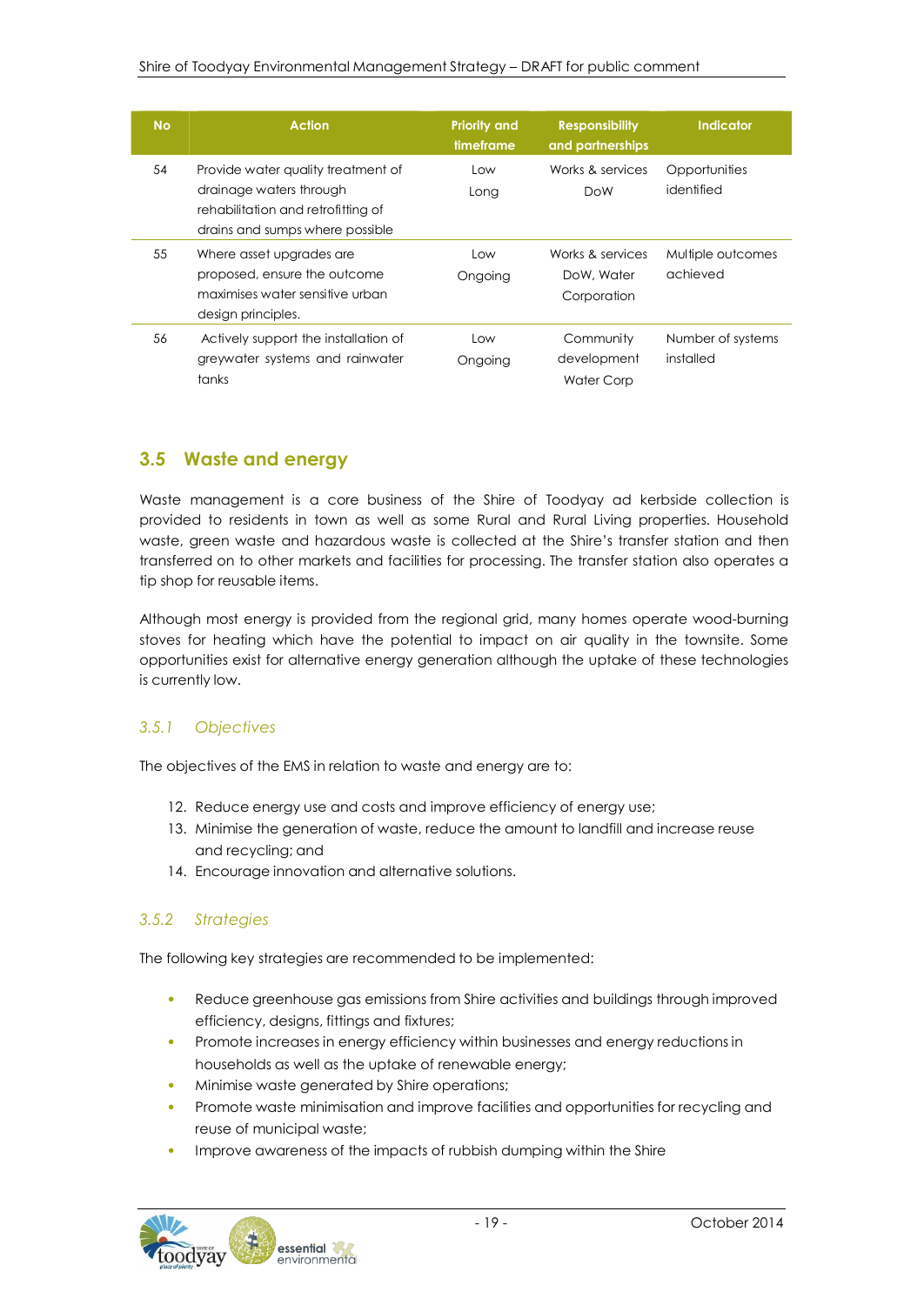#### *3.5.3 Actions*

These strategies are to be delivered via a number of actions, as outlined in Table 5.

| Table 5: Shire of Toodyay actions to achieve waste and energy objectives |
|--------------------------------------------------------------------------|
|--------------------------------------------------------------------------|

| <b>No</b> | <b>Action</b>                                                                                                                                                                                                                                                                                        | <b>Priority and</b><br>timeframe | <b>Responsibility</b><br>and partnerships          | <b>Indicator</b>                                          |
|-----------|------------------------------------------------------------------------------------------------------------------------------------------------------------------------------------------------------------------------------------------------------------------------------------------------------|----------------------------------|----------------------------------------------------|-----------------------------------------------------------|
| 57        | Audit Council's energy use and<br>develop a minimisation plan which<br>identifies actions for Council<br>together with programs to<br>encourage reduced individual &<br>collective energy use. The Plan<br>should also include mitigation<br>actions and renewable energy<br>options where possible; | High<br>Short                    | Works & services                                   | Audit completed<br>Plan endorsed                          |
| 58        | Conduct a Waste Audit for Shire<br>operations to establish baseline<br>figures and develop a Waste<br>minimisation and management<br>plan.                                                                                                                                                           | High<br>Short                    | Planning and<br>development<br>Waste<br>Contractor | Audit completed<br>Plan endorsed                          |
| 59        | Educate the community about<br>alternatives to burning greenwaste<br>and wood-fired heaters and the<br>health impacts of smoke and<br>particulate haze                                                                                                                                               | High<br>Ongoing                  | Community<br>development<br><b>DER</b>             | Materials<br>produced                                     |
| 60        | Educate and promote innovation in<br>waste management, including the<br>waste hierarchy of (in order of<br>preference) avoid→ reduce → reuse<br>$\rightarrow$ recycle and assist in local,<br>alternative solutions where possible.                                                                  | Medium<br>Medium                 | Planning and<br>development                        | Assistance<br>provided                                    |
| 61        | Work with Avon Regional<br>Organisation of Councils to develop<br>joint strategies which optimise waste<br>management                                                                                                                                                                                | Medium<br>Ongoing                | Planning and<br>development                        | Relationship<br>maintained<br>Plan revised as<br>required |
| 62        | Develop or share educational<br>materials on sustainable building<br>forms and options.                                                                                                                                                                                                              | Low<br>Medium                    | Planning and<br>development<br><b>UDIA</b>         | <b>Materials</b><br>produced                              |
| 63        | Develop policy and/or guidelines on<br>energy efficient, climate responsive<br>design                                                                                                                                                                                                                | Low<br>Long                      | Planning and<br>development                        | Policy endorsed                                           |

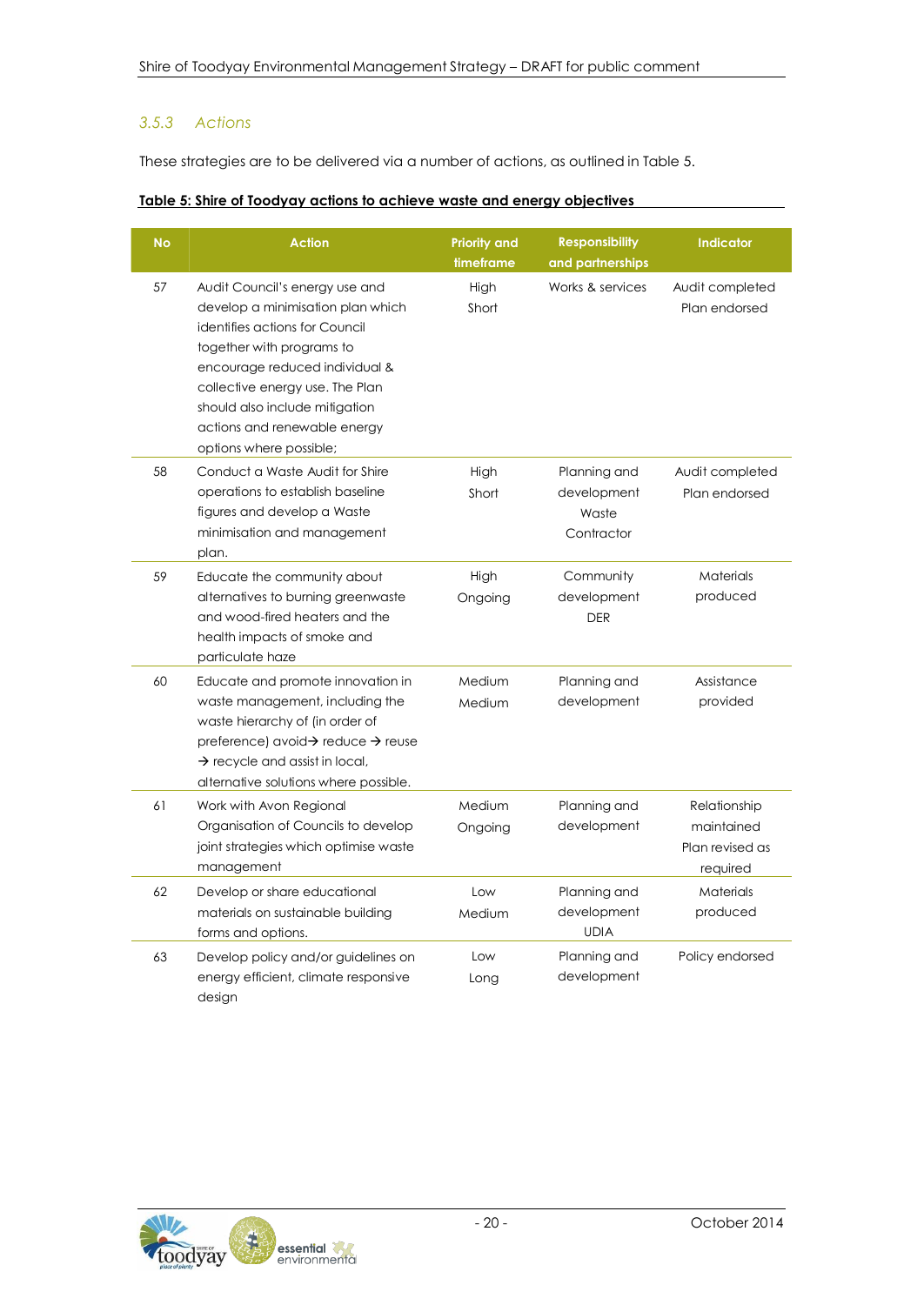# **4 IMPLEMENTATION**

This is a living document that will be subject to regular review and updating. It is intended that this strategy will provide a blueprint for the Shire and our community that guides, inspires and motivates all parties towards improved environmental performance.

The Shire has appointed an Environmental Officer whose role is dedicated to environmental issues. It is recognised; however, that all employees and contractors of the Shire of Toodyay are accountable for environmental management through:

- Complying with the relevant legislation, policy and strategy;
- Implementing the Environmental Management Strategy through their operational activities and work program;
- Communicating any information they become aware of in relation to environmental management; and
- Taking actions to mitigate environmental impacts.

All employees and contractors are provided with the information they need to undertake their work whilst minimising their impacts upon the environment.

The Shire recognises that it cannot deliver this Strategy in isolation and will need to work with the residents, businesses, industry, community interest groups, stakeholders and all levels of government to achieve the objectives. Education and the sharing of information across the community about the strategy is an important tool in promoting a shared sense of responsibility with regards to the management of the natural environment.

Effective implementation requires regular monitoring and review to ensure actions are being completed in a timely fashion and that the Strategy's aims and objectives are being met. The actions related to the implementation of this strategy and the achievements of the objectives are captured in the EMS Progress Table. This will ensure that actions are implemented in accordance with their timeframe and priority and will allow any implementation difficulties to be identified early on.

| 6 - monthly | Written/Verbal updates from responsible officers to the Environmental<br>Officer. Updates are then recorded in the Environmental Management<br>Strategy 2014 - 2019 Progress Table                                                                          |
|-------------|-------------------------------------------------------------------------------------------------------------------------------------------------------------------------------------------------------------------------------------------------------------|
| Annually    | Actions and issues will be reviewed to determine whether additional actions<br>need to be added. The Progress Table will be assessed to identify any<br>implementation difficulties with specific actions and steps will be taken<br>to resolve any issues. |
| 2019        | Review of the Strategy, and assessment of the key achievements to Inform<br>development of an Environmental Management Strategy 2019 - 2024                                                                                                                 |

Ongoing monitoring and review of individual actions according to the following schedule:

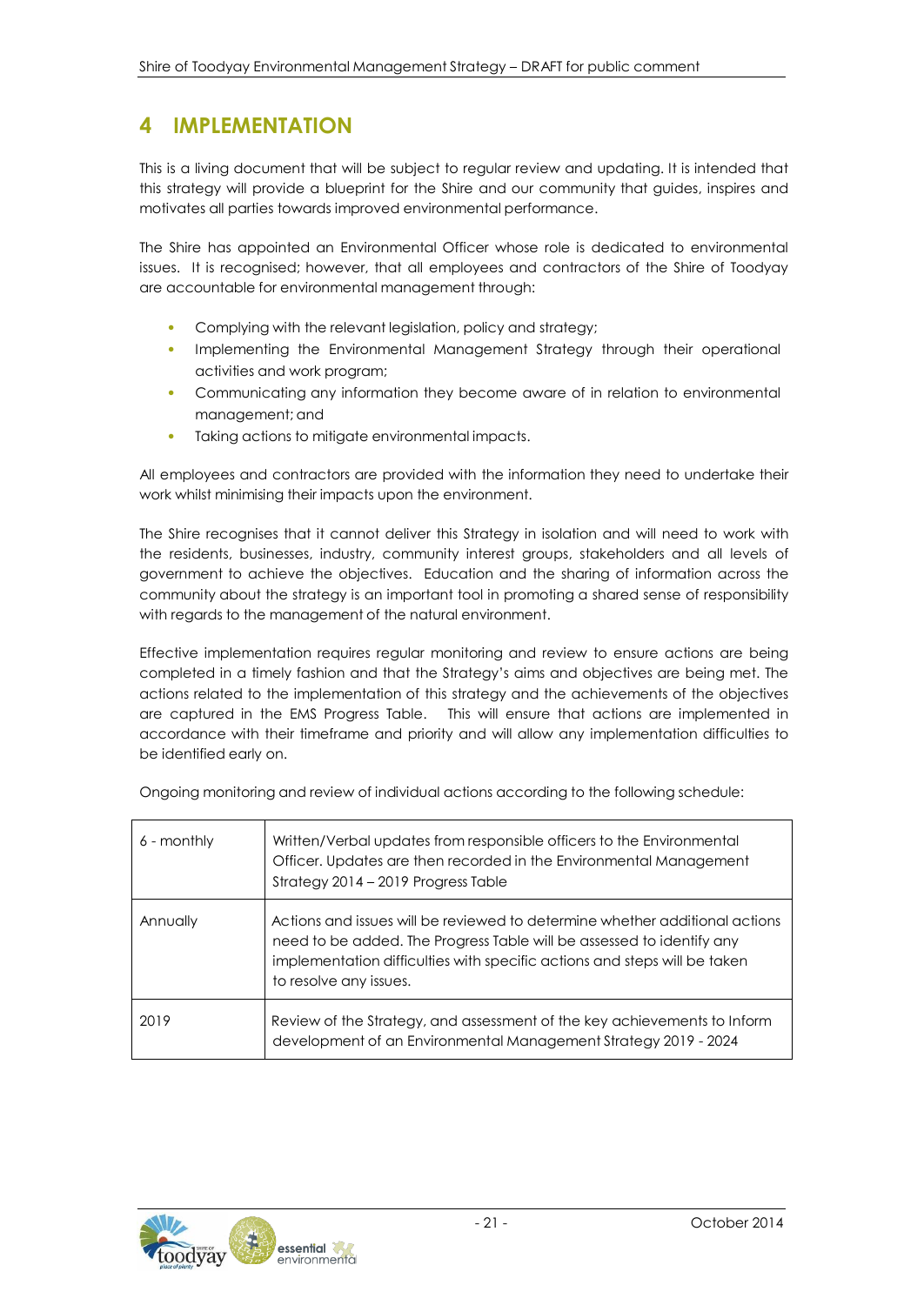# **5 REFERENCES**

- Avon Group of Councils, Shires of Northam and Toodyay, Strategic Waste Minimisation Plan 2008-2013, IW Projects, October 2008. Accessed website April 2014 [http://www.northam.wa.gov.au/Assets/Documents/Document-](http://www.northam.wa.gov.au/Assets/Documents/Document-Centre/Strategic_Waste_Minimisation_Plan.pdf)[Centre/Strategic\\_Waste\\_Minimisation\\_Plan.pdf](http://www.northam.wa.gov.au/Assets/Documents/Document-Centre/Strategic_Waste_Minimisation_Plan.pdf)
- Climate change in Australia, Australia's future climate: web based resource [{http://www.climatechangeinaustralia.gov.au}](http://www.climatechangeinaustralia.gov.au/), Commonwealth of Australia 2012, CSIRO, Bureau of Meteorology and Department of Climate Change and Energy **Efficiency**
- Government of Western Australia, Department of Water, Waterwise Council Program. Accessed website April 2014 [http://www.water.wa.gov.au/Managing+water/Water+efficiency/Waterwise+Council+p](http://www.water.wa.gov.au/Managing%2Bwater/Water%2Befficiency/Waterwise%2BCouncil%2Bprogram/default.aspx) [rogram/default.aspx](http://www.water.wa.gov.au/Managing%2Bwater/Water%2Befficiency/Waterwise%2BCouncil%2Bprogram/default.aspx)
- Government of Western Australia, Waste Authority, Regional Funding Program (RFP). Accessed website April 2014 [http://www.wasteauthority.wa.gov.au/programs/funded](http://www.wasteauthority.wa.gov.au/programs/funded-programs/regional-funding-program/)[programs/regional-funding-program/](http://www.wasteauthority.wa.gov.au/programs/funded-programs/regional-funding-program/)
- Shire of Toodyay, 2013 2017 Corporate Business Plan, Adopted 17 September 2013. Accessed website April 2014. [http://www.toodyay.wa.gov.au/Assets/Documents/Document-](http://www.toodyay.wa.gov.au/Assets/Documents/Document-Centre/Executive_Services/Toodyay_Corporate_Business_Plan.pdf)[Centre/Executive\\_Services/Toodyay\\_Corporate\\_Business\\_Plan.pdf](http://www.toodyay.wa.gov.au/Assets/Documents/Document-Centre/Executive_Services/Toodyay_Corporate_Business_Plan.pdf)
- Shire of Toodyay, 2013 2023 Strategic Community Plan, Adopted 21 May 2013. Accessed website April 2014. [http://www.toodyay.wa.gov.au/Assets/Documents/Content/Toodyay\\_2023\\_Community](http://www.toodyay.wa.gov.au/Assets/Documents/Content/Toodyay_2023_Community_Strategic_Plan.pdf) [\\_Strategic\\_Plan.pdf](http://www.toodyay.wa.gov.au/Assets/Documents/Content/Toodyay_2023_Community_Strategic_Plan.pdf)
- Toodyay Land Conservation District Committee (LCDC). Accessed website April 2014 <http://www.toodyaylandcare.org.au/>
- Water Corporation, Waterwise Councils. Accessed website April 2014 [http://www.watercorporation.com.au/about-us/in-the-community/waterwise](http://www.watercorporation.com.au/about-us/in-the-community/waterwise-councils?gclid=CP-si7vO170CFQEepQodASMANQ)[councils?gclid=CP-si7vO170CFQEepQodASMANQ](http://www.watercorporation.com.au/about-us/in-the-community/waterwise-councils?gclid=CP-si7vO170CFQEepQodASMANQ)

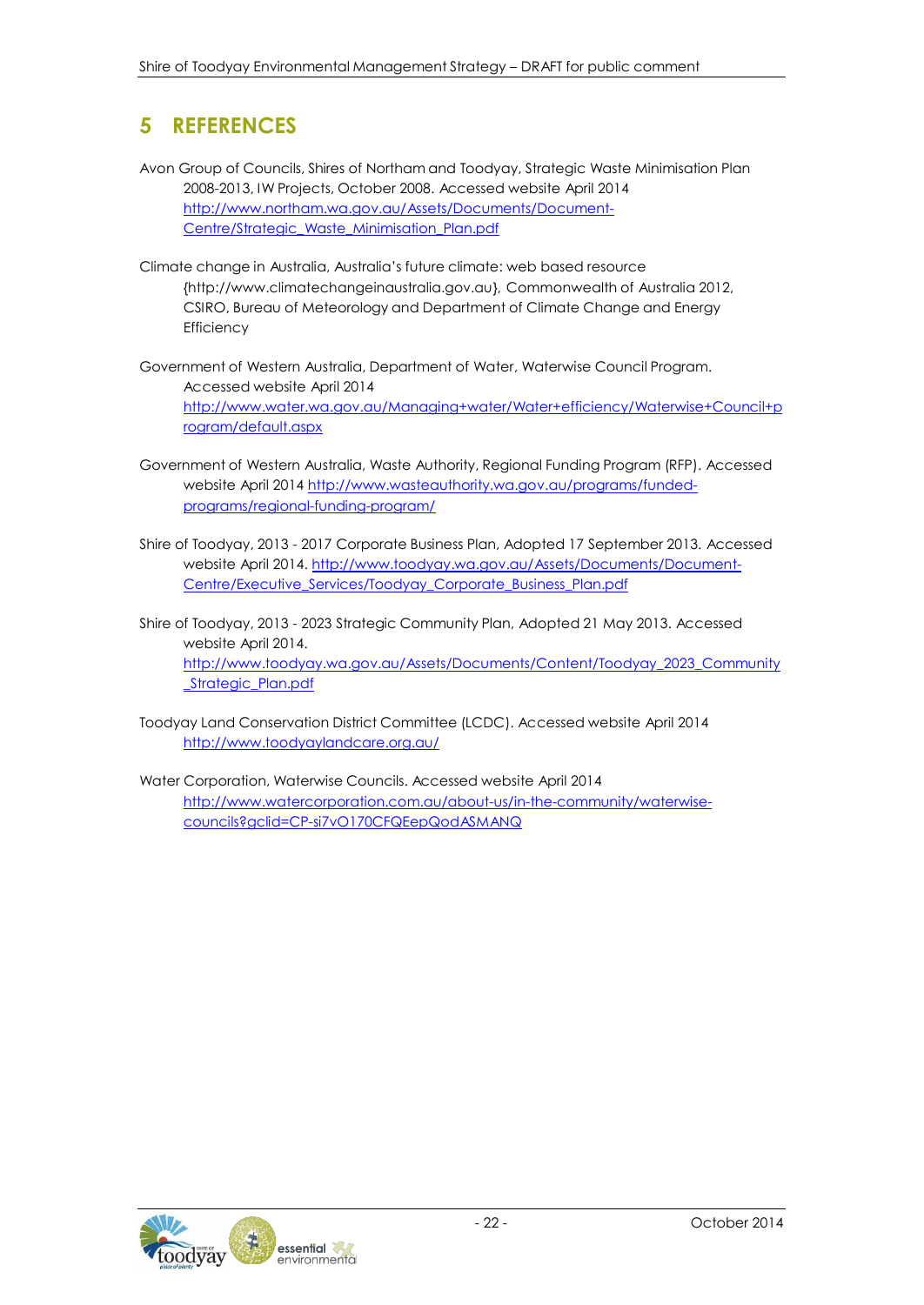# **APPENDIX 1: RELEVANT ENVIRONMENTAL LEGISLATION**

The key Acts that the Shire needs to comply with, in relation to environmental management and protection, are summarised below.

## **a. Federal environmental protection legislation**

#### *i. Environment Protection and Biodiversity Conservation Act 1999*

The Commonwealth *Environment Protection and Biodiversity Conservation Act 1999* (EPBC Act) provides a legal framework to protect and manage nationally and internationally important flora, fauna, ecological communities and heritage places- defined in the EPBC Act as matters of national environmental significance (MNES). The EPBC Act is administered by the Australian Government Department of the Environment, Water, Heritage and the Arts (DEWHA).

There are nine MNES defined under the EPBC Act. These are:

- world heritage sites;
- national heritage places;
- wetlands of international importance;
- nationally threatened species and ecological communities;
- migratory species;
- Commonwealth marine areas;
- the Great Barrier Reef Marine Park:
- nuclear actions; and
- water resources in relation to coal seam gas development and large coal mining developments.

Any action that has, will have, or is likely to have, a significant impact on a MNES requires the approval of the Federal Minister for the Environment under the EPBC Act.

An 'action' is broadly defined under the Act as a project, development, undertaking, activity or series of activities, or an alteration of any of these things. An 'action' occurs at the time of site disturbance and includes "site preparation and construction, operation and maintenance, and closure and completion stages of a project, as well as alterations or modifications to existing infrastructure" (Commonwealth of Australia 2009). Strategic or statutory planning activities such as structure plans and subdivision are not considered to constitute an 'action' under the EBPC Act.

The preparation of greenfield sites for subdivision is considered to be an action under the EPBC Act. Thus where the subdivision and future development of land is likely to have a significant impact on any matter of NES, it should be referred to the Commonwealth Government for their decision regarding the need for assessment. However, it is recommended that local structure plans are referred to the Commonwealth Government where they affect MNES to facilitate more strategic and timely outcomes.

#### *ii. Native Title Act 1993*

The *Native Title Act 1993* was enacted as a result of the decision made by the High Court of Australia in Mabo v Queensland (No.2) 1992. It:

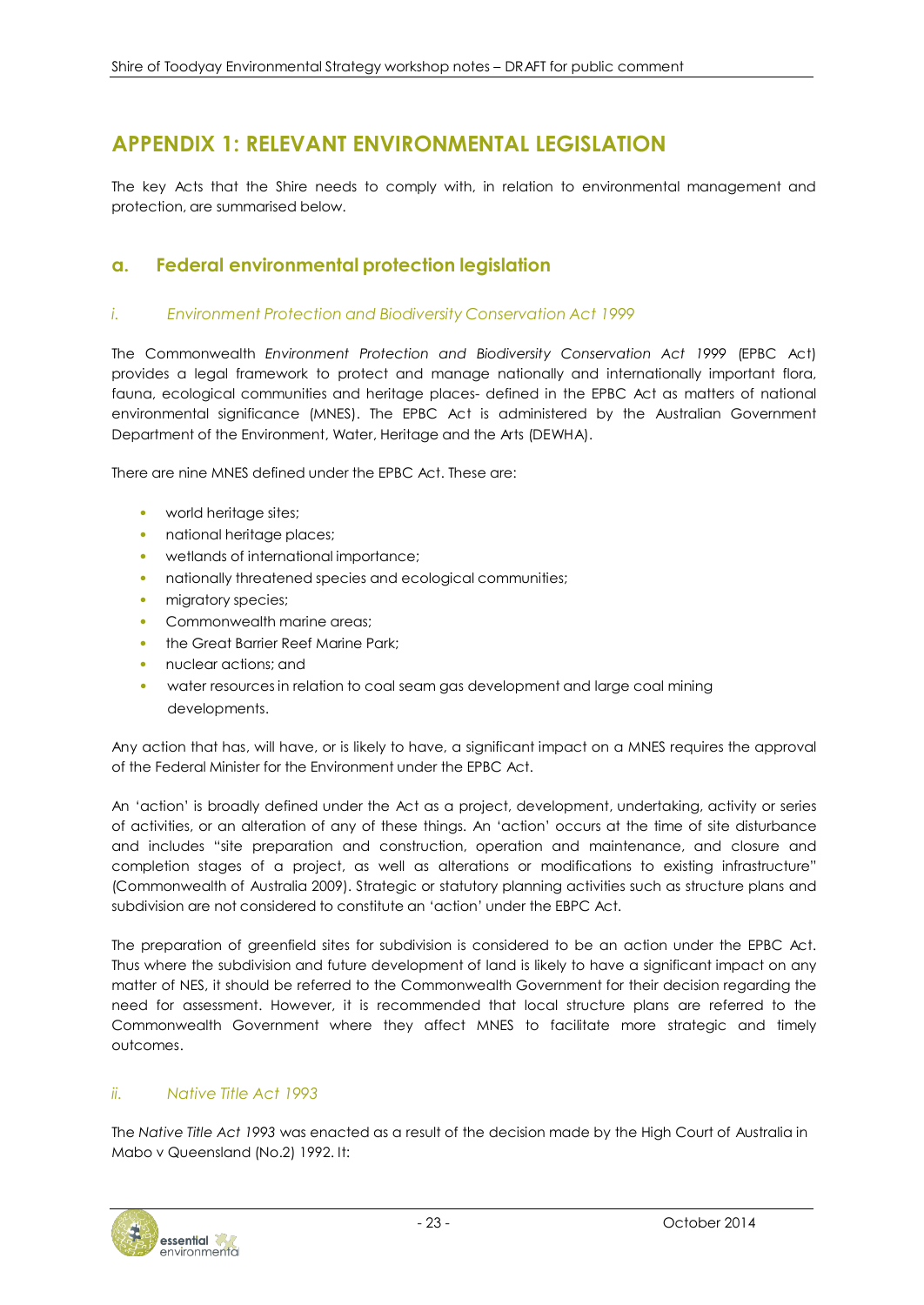- recognises and protects native title;
- provides that native title cannot be extinguished contrary to the Act;
- provides for agreement making Indigenous Land Use Agreements (ILUAs);
- validated any past grants of freehold or leasehold interests that were thrown into doubt by the Mabo decision; and
- created a National Native Title Tribunal to administer claims to land by Aboriginal people.

### **b. State environmental protection legislation**

#### *iii. Environmental Protection Act 1986*

Environmental protection in Western Australia is provided primarily by the *Environmental Protection Act 1986* (EP Act). Part IV of the EP Act enables the Environmental Protection Authority (EPA) to undertake the environmental impact assessment (EIA) of a proposal if it is considered likely to have a significant effect on the environment. Section 48A of the EP Act relates to the assessment of planning schemes, whereas mining proposals are assessed under S38 of the EP Act. Licensing of prescribed premises occurs under Part V of the EP Act.

In the event that the project requires the clearing of native vegetation the Department of Environment and Conservation will need to be consulted to determine whether a clearing permit is required under the *Environmental Protection (Clearing of Native Vegetation) Regulations 2004*.

#### *iv. Conservation and Land Management Act 1984*

The *Conservation and Land Management Act 1984* establishes a comprehensive set of legislative provisions dealing with state conservation and land management matters. It also provides for the vesting or reservation of land, particularly state forest or timber reserve, and the ability to enter into agreements with private landholders, state conservation and land management matters.

#### *v. Wildlife Conservation Act 1950*

The *Wildlife Conservation Act 1950* provides for the conservation and protection of all native flora and fauna. Under the Act, individual species of plants and animals are protected, with the level of protection varying depending on whether the species is rare or endangered. Flora and fauna that needs special protection because they are under identifiable threat of extinction, are rare, or otherwise in need of special protection are placed on the threatened species list.

#### *vi. Contaminated Sites Act 2003*

The *Contaminated Sites Act 2003* imposes significant responsibilities on parties causing contamination, and on owners of contaminated land. Land owners, occupiers and polluters are required to report known or suspected contaminated sites to the Department of Environment Regulation. Reported sites are then classified, in consultation with the Department of Health, based on the risks posed to the community and the environment and responsibility for clean-up is allocated.

#### *vii. Health Act 1911*

The *Health Act 1911* is the primary Act dealing with all matters relating to public health, including waste management, sanitary provisions, pest controls and environmental health and defines local government responsibilities.

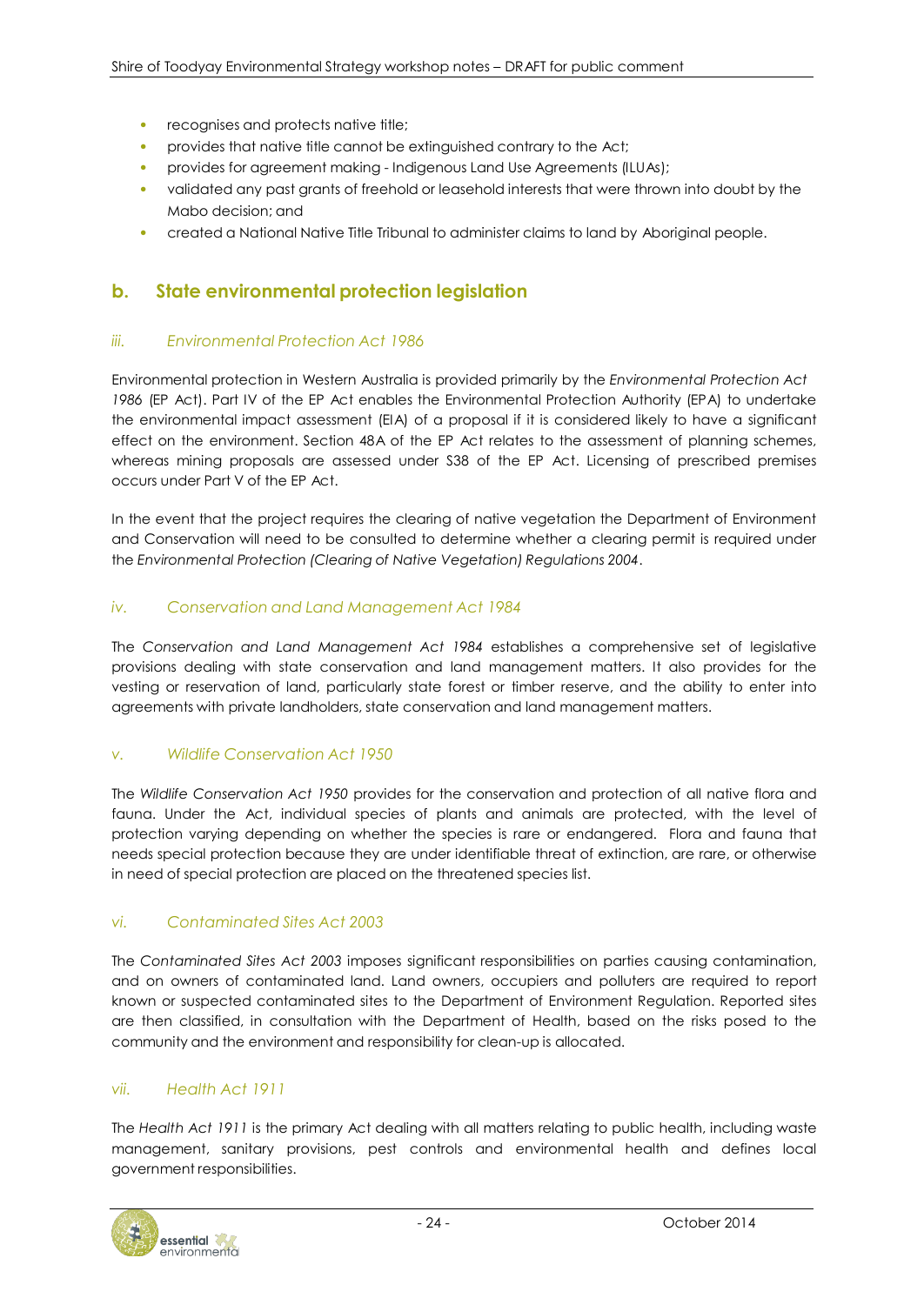A new Public Health Act is being developed for Western Australia to better protect and promote public health as well as prevent illness and injury.

#### *viii. Biosecurity and Agriculture Management Act 2007*

As of 1 May 2013, the *Biosecurity and Agriculture Management Act 2007* (BAM Act) and regulations came into force. Under the BAM Act, organisms are grouped into four main classifications ;

- Declared pests
- Permitted
- Prohibited
- Permitted Requiring a permit

Under the BAM Act, all declared pests are placed in one of three categories, namely C1 namely C1 (exclusion), C2 (eradication) or C3 (management). The Western Australian Organism List (WAOL) has been created to easily find out the declared status of Organisms that have now been classified as part of the enactment of the BAM Act..

#### *ix. Rights in Water and Irrigation Act 1914*

Under the *Rights in Water and Irrigation Act 1914* a Bed and Banks licence will be required from the Department of Water should construction activities disturb the bed and banks of any river, creek or drainage channel within the town centre.

In addition, a dewatering licence may be required from the Department of Water if dewatering activities are required during construction activities; a 26D licence for the construction of bores; and a 5C licence to abstract groundwater may be required from the should groundwater be required for construction purposes.

#### *x. Heritage of Western Australia Act 1990*

The *Heritage of Western Australia Act* provides for, and encourages, the conservation of places which have significance to the cultural heritage in the state and established the Heritage Council of Western Australia. The objectives of the Act are to:

- identify, conserve and where appropriate enhance those places within Western Australia which are of significance to the cultural heritage; and
- in relation to any area, to facilitate development that is in harmony with the cultural heritage values of that area; and
- to promote public awareness as to the cultural heritage, generally.

#### *xi. Aboriginal Heritage Act 1972*

The *Aboriginal Heritage Act* makes provision for the preservation on behalf of the community of places and objects customarily used by or traditional to the original inhabitants of Australia or their descendants, or associated therewith, and for other purposes incidental thereto.

#### *xii. Waste Avoidance and Resource Recovery Act 2007*

The Waste Avoidance and Resource Recovery Act 2007 established the Waste Authority and required it to develop a long term Waste Strategy for Western Australia. The primary objective of the Act is to

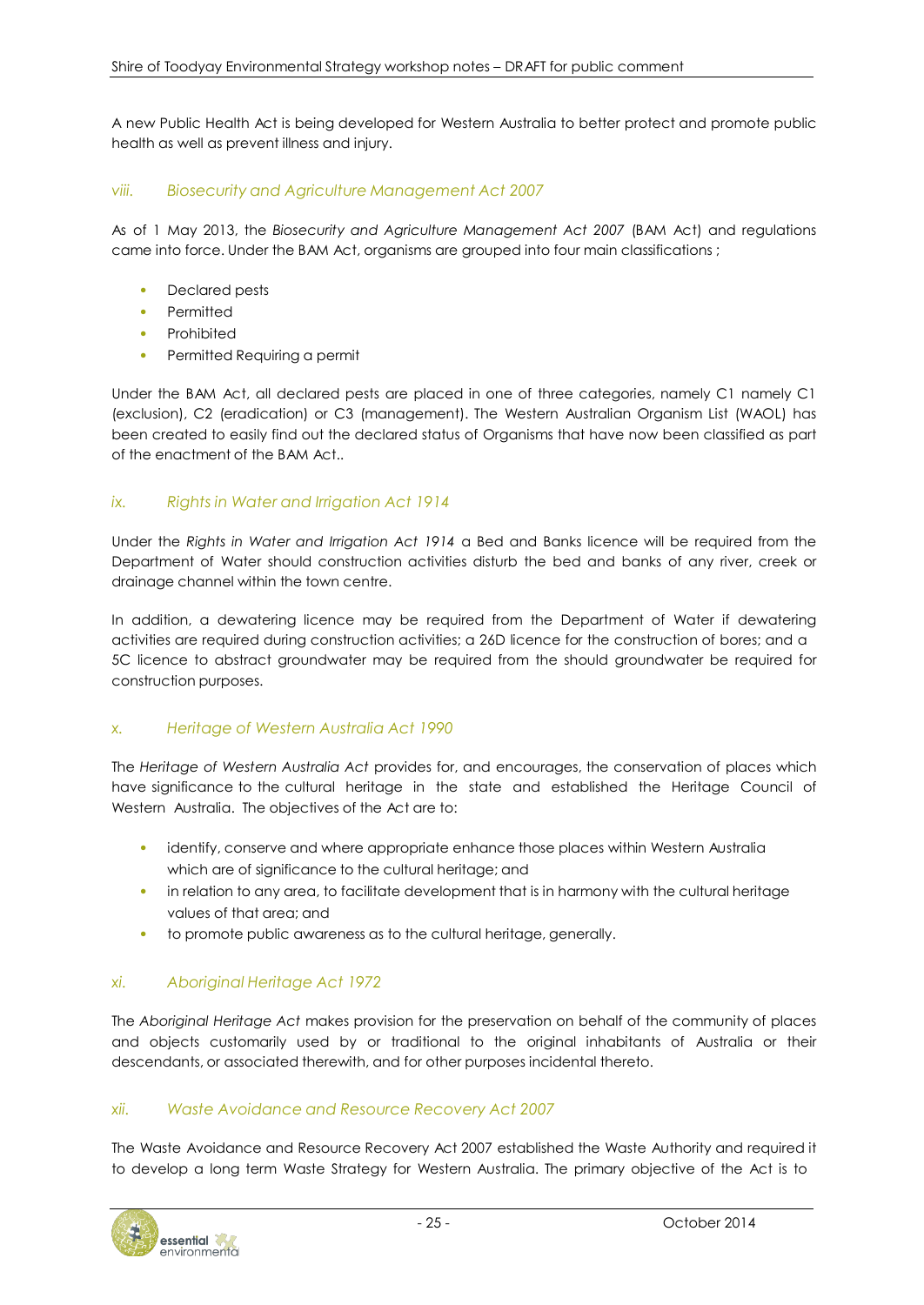contribute to sustainability, and to the protection of human health and the environment. It is also designed to help Western Australia to move towards a waste-free society by

- Promoting the most efficient use of resources, including resource recovery and waste avoidance;
- Reducing environmental harm, including pollution through waste;
- Consideration of resource management through avoidance of unnecessary resource consumption and disposal;
- Resource recovery which includes reuse, reprocessing, recycling and energy recovery.

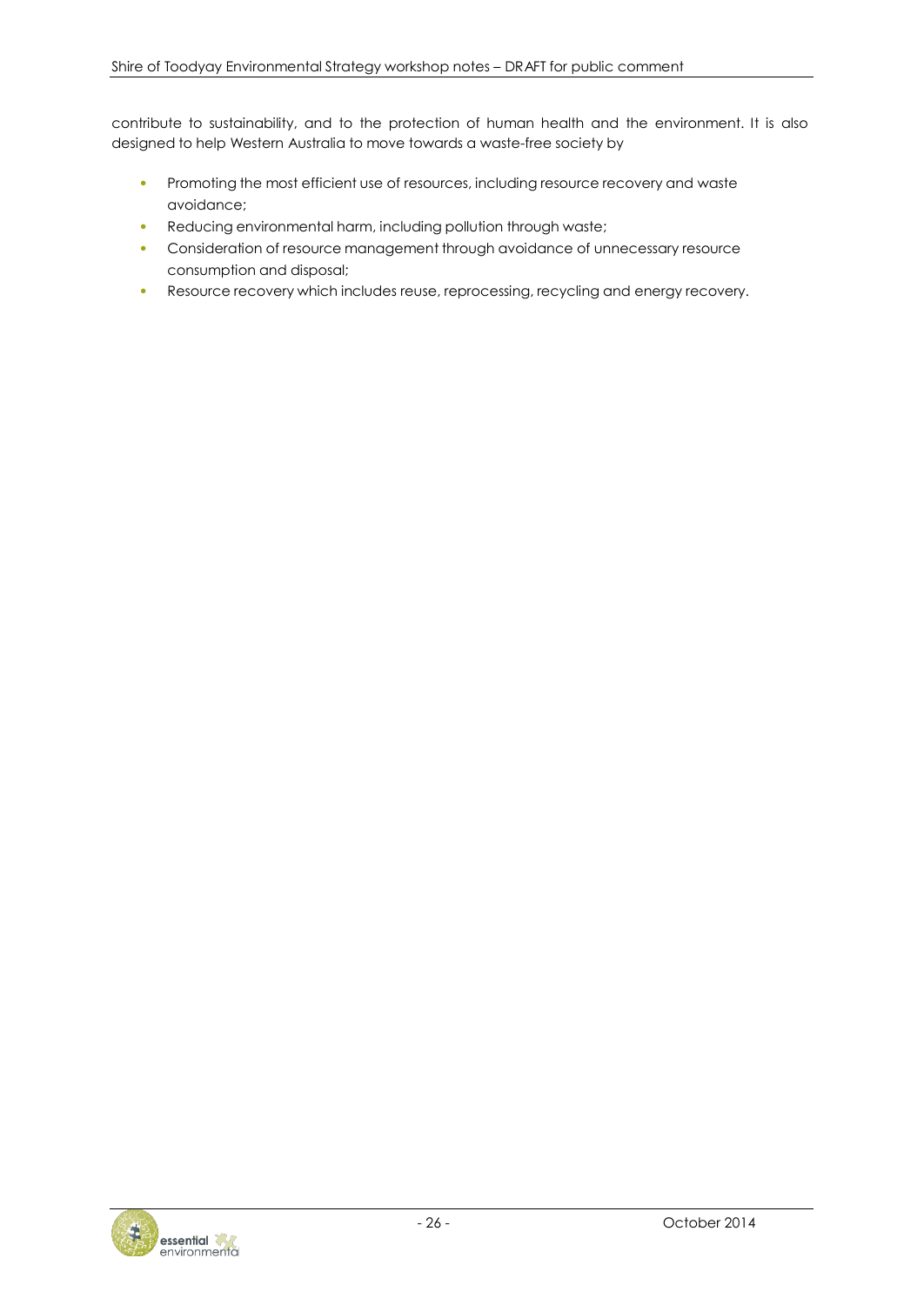# **APPENDIX 2: ENVIRONMENTAL STRATEGY WORKSHOP NOTES**

## **9am To 3pm, 1 July 2014, CWA Hall, Toodyay**

The workshop was opened by Shire of Toodyay CEO Stan Scott who provided some background on the development of the Shire's Environmental Management Strategy.

Participants were also welcomed by Councillor Bethan Lloyd, who emphasised the importance of community input and developing a strategy that was uniquely for Toodyay. Councillor Lloyd noted that the strategy would be focussed on Shire operations and actions with regards to environmental management but would also guide actions within the community. It should be framed with an understanding of Shire resources but also push the boundaries where necessary.

Councillor Lloyd introduced the facilitator, Shelley Shepherd from Essential Environmental who led the rest of the workshop.

The first session, hosted as a group, identified issues that the participants felt were important to Toodyay in terms of the environment and environmental management. Key themes that were explored included biodiversity, vegetation, native fauna, weeds, land management, soils, Avon River and tributaries, water resources, waste and energy. The list of issues is transcribed below.

#### **Issues**

- Land clearing
- People access: AWD and horses
- Waste management
- Chemical use/spraying
- Dieback
- Weeds
- Mining
- Fire accidental
- Fire management
- Logging
- Waterways
- Agricultural production GM
- Sediment transport/erosion
- Past practices and river management
- Stock access
- Fragmentation roads and infrastructure
- Feral animals
- **Salinity**
- Soil acidification
- Regulation (land clearing regulations)
- **Development**
- Farm clearing (related to land clearing regulations) – new machinery and technology
- Lack of state government action
- Good NRM groups
- Lack of resources
- essential environmental
- Invasive species
- Stock access to private bush
	- o Slow degradation
	- o Large good bits
- Logging and firewood poaching
- Changes to hydrology and climate variability
- Incentives for private conservation
- Illegal dumping of waste
- Bushfire policy
- Extractive industries  $\rightarrow$  landscape
- Historic heritage and landscape
- Aboriginal cultural sites
- Drying climate
- Roadside verges/management/widening  $\rightarrow$  erosion
- Closure of railways
- Strategic firebreaks still important
- Domestic pets
- State government decision/regulation
- Poor/inappropriate revegetation
- Lack of understanding of environmental context
- Community group burn out
- Firebreaks  $\rightarrow$  erosion. Huge risk from fragmented small lots
	- $\circ$   $\rightarrow$  planning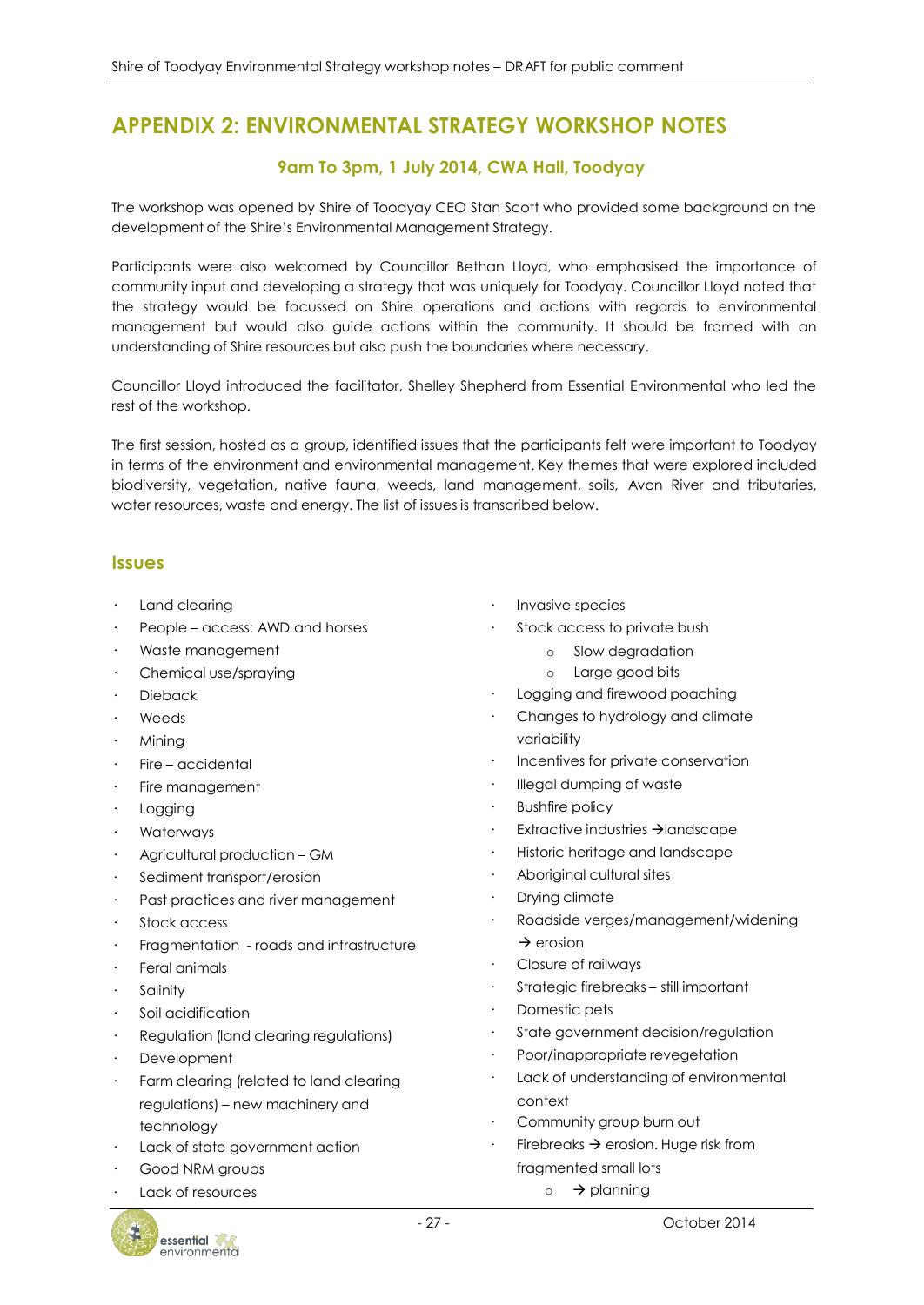- $\circ$   $\rightarrow$  capital
- $\circ$   $\rightarrow$  will
- $\circ$   $\rightarrow$  education
- Link between land and water
- Need to incorporate environment into planning
- Viable agriculture land is important
- Outcomes of bauxite mining changes properties of the land
- Mining controlled by DMP (State)
- Conservation Park Julimar needs protection
- Lack of baseline information at local level
- Temperature change impacts on species
- More intense storms  $\rightarrow$  clean up
- Heatwaves
- Changing rainfall patterns
- Rainwater tanks
- Greywater reuse need more education and incentives
- Conservation such as dry composting toilets
- Disconnect between Avon and Swan
- Land and roses $\rightarrow$  waterwise plants
- Road drainage  $\rightarrow$  river
- WSUD
- Drainage management
- Road impact on superficial flows
- Need better understanding of catchments and soil type when undertaking works
- Septic tanks and impact on groundwater due to rock/substrate
- Groundwater soaks important
- Flood risk/flood plain  $\rightarrow$  needs, salinity
- Changes in surface water flow paths large impacts in some areas
- Increase run off from storms
- Tributaries of Avon are also very significant (get forgotten)
- Waste management core business
- Need more recycling (things taken at transfer station)
- Need more recycling pick ups (or bigger bins)
- Greater emphasis on reduce and reuse  $\rightarrow$  education
- Container deposit scheme
- Waste to energy
- No waste from Perth
- Toodyay to deal with risk "in-house" (not send to Northam)
- Shire support for tidy towns
- Reconsider bin type in town
- Emphasise reduce waste first
- Educate more about what can be recycled
- Energy from waste
- Purchasing policy needs review
- Wind farms  $\rightarrow$  Community is divided  $\rightarrow$  Regional partnerships need to be considered
- Local generation (small scale)
- **Cogeneration**
- Solar incentives
- Climate responsible design
- Air pollution in town (in the valley)
- Wood burning stoves

The next session explored the objectives for environmental management. Five break-out groups were established with the themes of:

- Water
- **Biodiversity**
- Land management
- Energy and waste
- Governance and communication

Participants were asked to report back to the room and the objectives were explored further. General consensus was reached regarding the identified objectives as follows.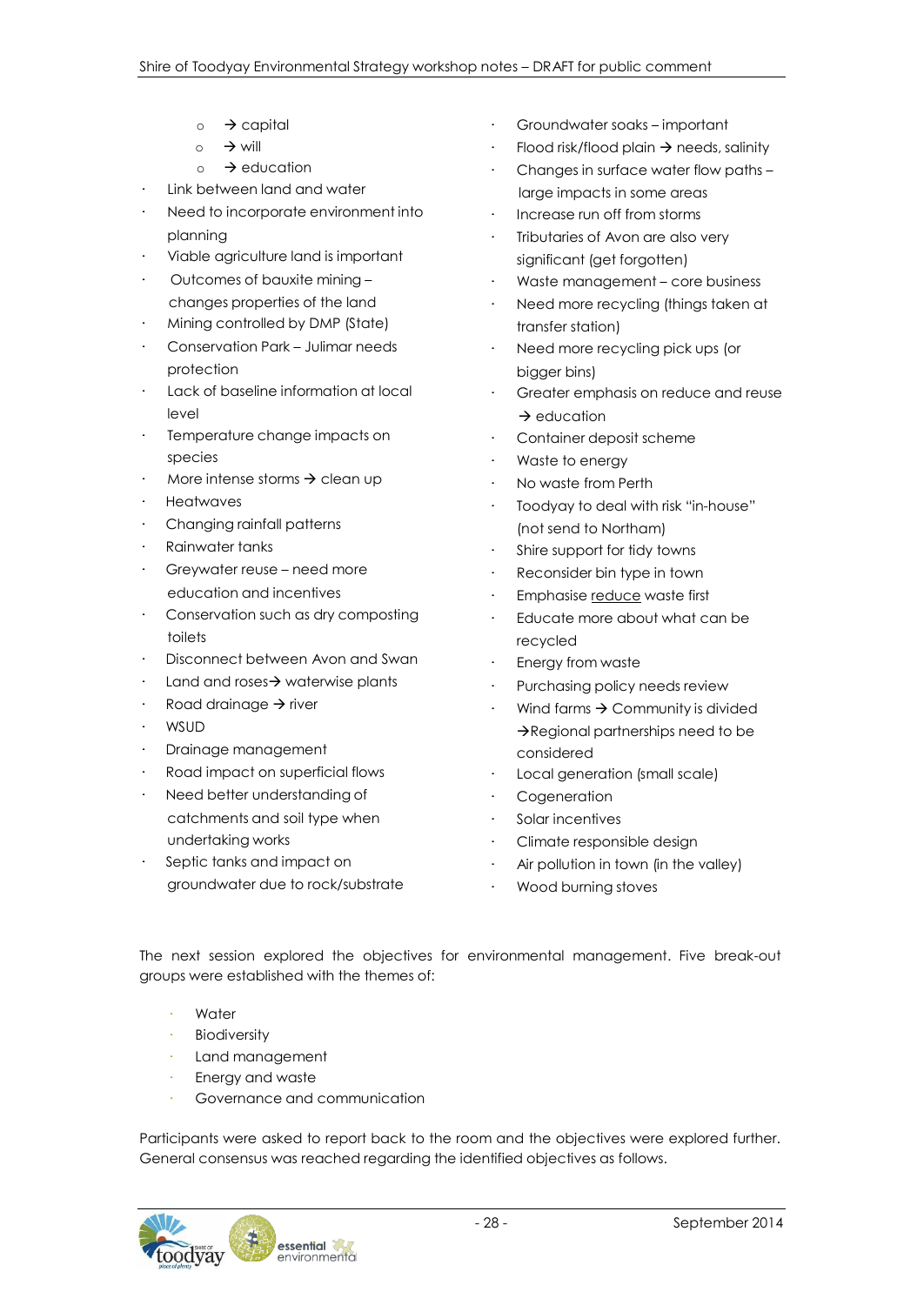# **Objectives**

#### *1 – Water*

- Towards water sustainability/ self sufficiency
	- o knowledge/information
	- o limitations and risks community capacity
	- o integration/education (management and planning)
- Protect/preserve water resources
	- o Community AND environment

#### *2- Biodiversity*

- Protect, conserve and enhance biodiversity in Toodyay understand
- Actively manage threats (including people)
- Recognise importance of private land conservation
- Understand and implement fire management/burning practices that enhance biodiversity
- Work in partnership to better manage bi8odiverity

#### *3- Land management*

- Ensure decisions are based on a systems-based framework for land management-> consider land capability/suitability, water, vegetation etc
	- o Decisions must be based on site specific information
	- o Shire adhere to same framework
- Recognise importance of viable agricultural land
- Support improvements/management of small land holdings

#### *4- Waste and Energy*

- Reduce energy use and costs
	- o Building designs guidelines
- Encourage waste hierarchy: avoid  $\rightarrow$  reduce  $\rightarrow$  reuse  $\rightarrow$  recycle (increased)
- Increase education
- Encourage innovation and alternative solutions
- Accept responsibility for own waste

#### *5- Governance and communicate (recognise the 'wins' – good stuff is being done)*

- "Walk the talk"
- Realistic policies and guidelines
- Better communication and education of role of Shire and Councillors
	- $\circ \rightarrow$  build on what is there
	- $\circ$   $\rightarrow$  teamwork
		- Use and support existing community groups/ leaders/ assets
- Active recognition of the value of the environment and its services

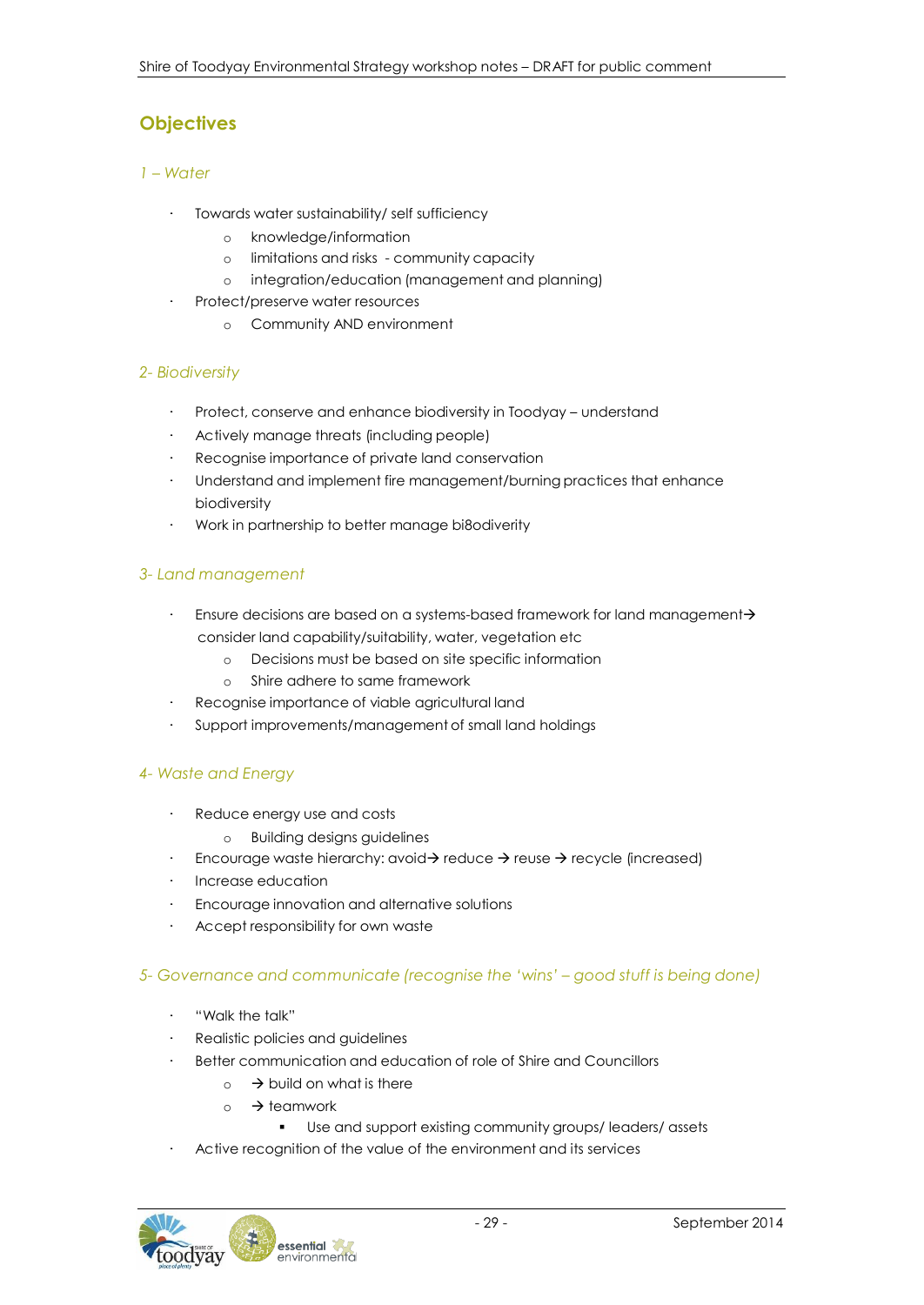The final session explored the themes further as participants (still in their groups) were asked to describe the strategies they felt would be necessary to achieve the identified objectives. The strategies should focus on the activities of Council and the Shire. As part of the reporting back, the participants considered implementation timelines and priorities.

The following strategies were recommended. High priority strategies are indicated in **bold** and medium priority in *italics.*

# **Strategies**

#### *Water*

- **Audit** (short term)
	- o Understand
	- o Minimise use  $\rightarrow$  review and action baselines  $\rightarrow$  water wise
- **Map**
	- o Collate
- **Integration** 
	- o **Policy**
	- o *Planning and approvals*
	- o *Operations*
	- o Environment and community needs  $\rightarrow$  advocate
- Asset based community development
	- o Social marketing

\* Recognise costs to community and Shire – also of not doing something.

#### *Biodiversity*

- **Policies for conservation and to mitigate threats**
- **Identify** potential corridors  $\rightarrow$  LPS
- Support community groups including with grants
- *Educate and knowledge share with community blog, website. Promote*
- Stewardship of shire reserves shared
- Information on local SPP and revegetation and protected SPP
- Weeds and ferals and domestic animals advocate and information?
- Private land help map values
- *Small landholder support – groups (tie in with act, belong, commit)*
- **Incentives for conservation on private land**
- *Better control of weeds on shire lands*
- Report clearing when reported to the shire

#### *Land management*

- **Develop framework for land management (need resources) understand environmental costs**
- Communicate with community about Shire activities that impact the environment
- Understand state of shire managed land resources and develop management plans
- *Review and improve council policy and guidelines on firebreaks to reduce land*

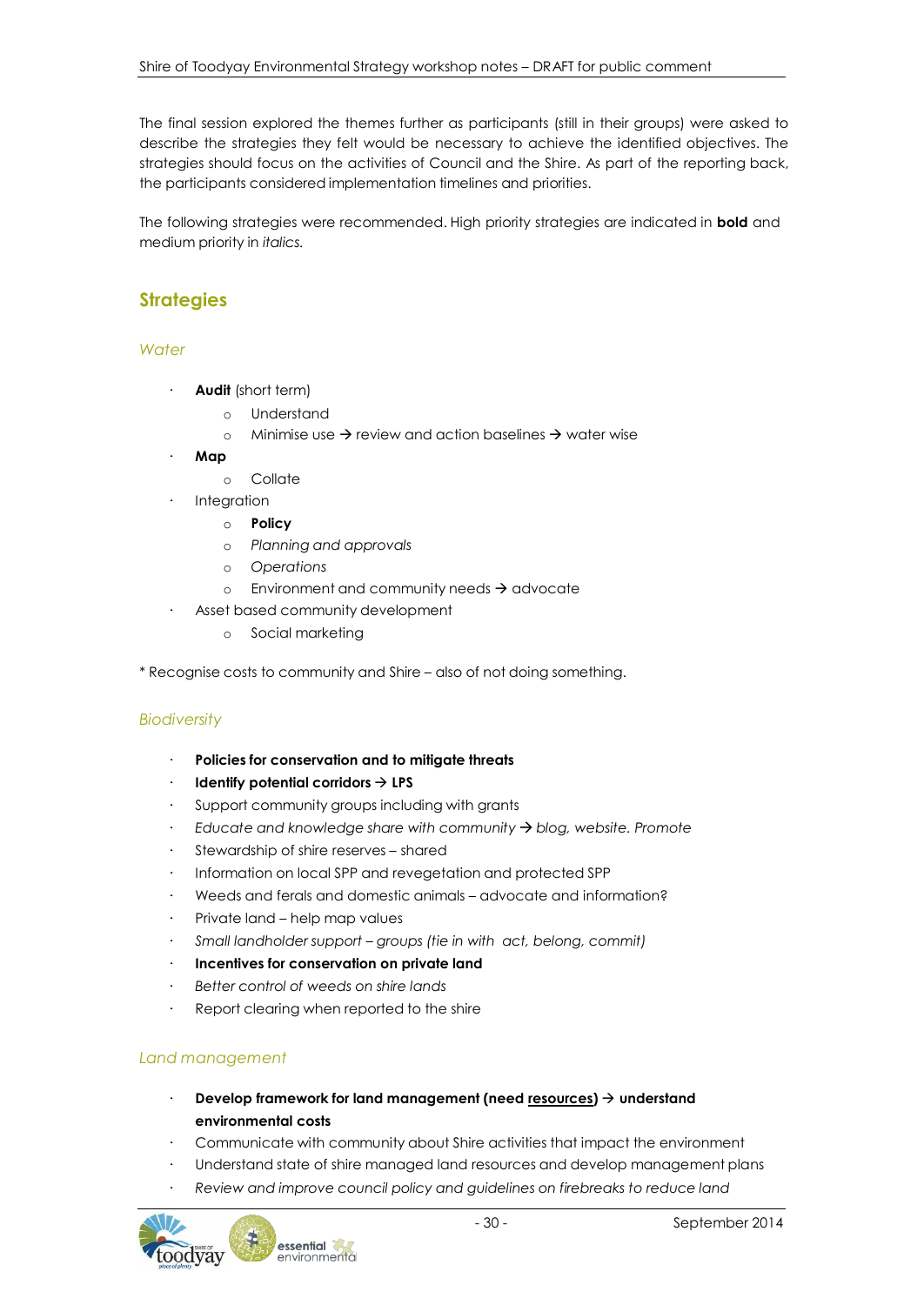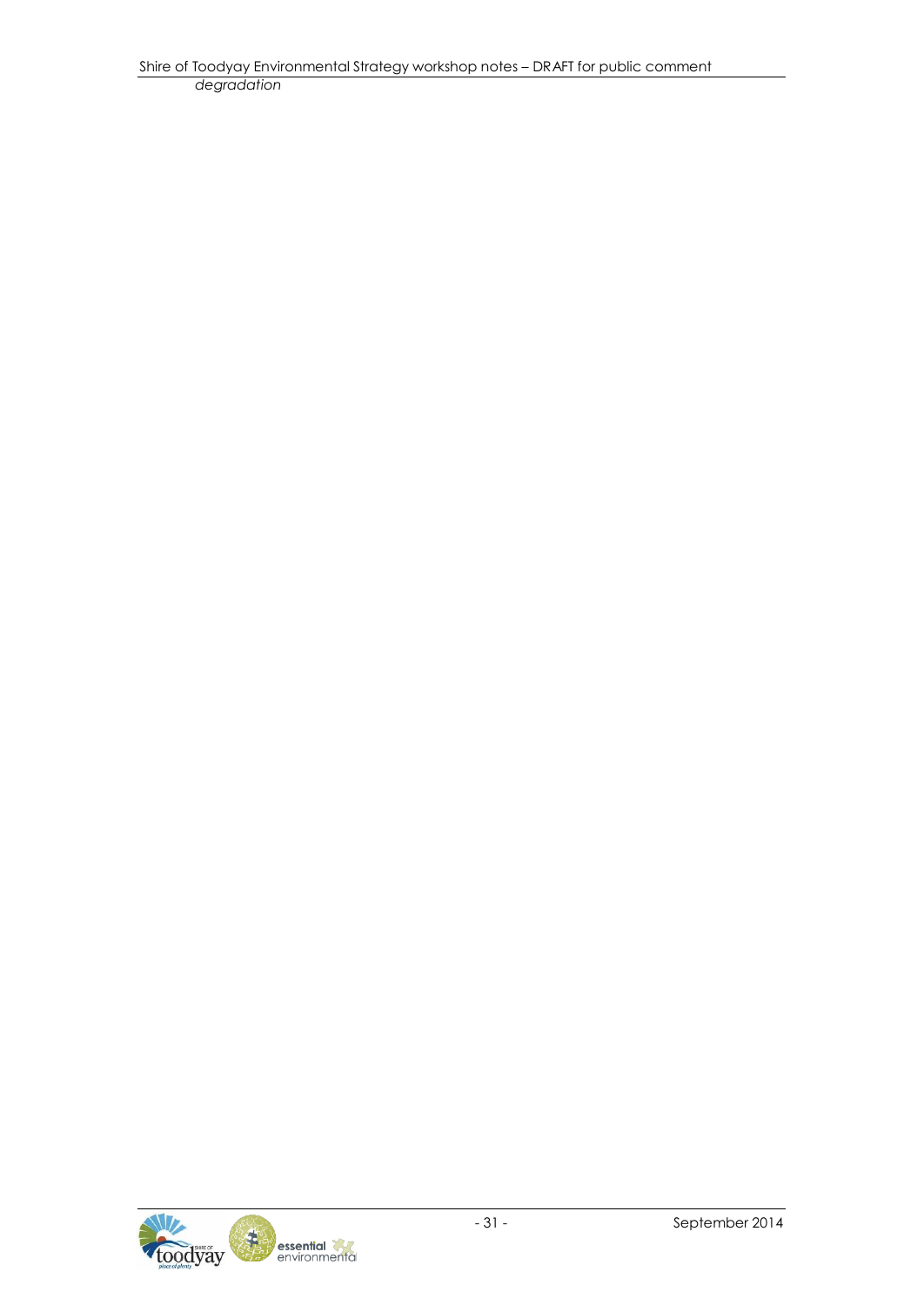- *Review stocking rates and provide better information (numbers and time)*
- Educate about impacts of off-road vehicles
- Develop "package" for new landowners (positive marketing)
- Celebrate Aboriginal and cultural values
- **Shire to "walk the talk"**

#### *Energy and waste*

- **Develop policy/guidelines on climate responsive design – encourage people to go beyond**
- **Audit energy use develop minimisation plan**
- Consider expanding to include Shire carbon footprint
- **Quantify waste and resource streams (decreasing)**
- Consider costs and feasibility of options to manage waste (shire solely)  $\rightarrow$  site for waste management
- Educate and promote innovation: avoid  $\rightarrow$  reduce  $\rightarrow$  reuse  $\rightarrow$  recycle. Decrease energy use
- Provide information so community can monitor progress (Shire and personal)
- *Flexibility in policies to support innovation*
- Advocate for mitigation actions

#### *Governance and communication – "SOTES"*

- Shire floral emblem resurrect
- **Complete and endorse environmental plan – review with community input**
- *Create centre for environment in town (high and long term priority)*
- Integrate strategies into council policy/strategies
- **Communicate better:**
	- o Tidy towns recreate website
	- o Designated environment article in Herald
	- o Website needs better photos!!
- Education support library, schools and environmental groups. Share in other areas eg IGA, environment centre
- Council reports consider environmental implications and EMS
- $\rightarrow$  walk the talk
- **Partnerships with other environmental groups and community (huge awesome response)**

The workshop participants were then thanked for their time and contribution, in particular their enthusiasm and sharing their considerable knowledge. The outcomes would be provided to all participants and used as the basis for development of the Environmental Management Strategy.

The workshop closed at 2.45pm.